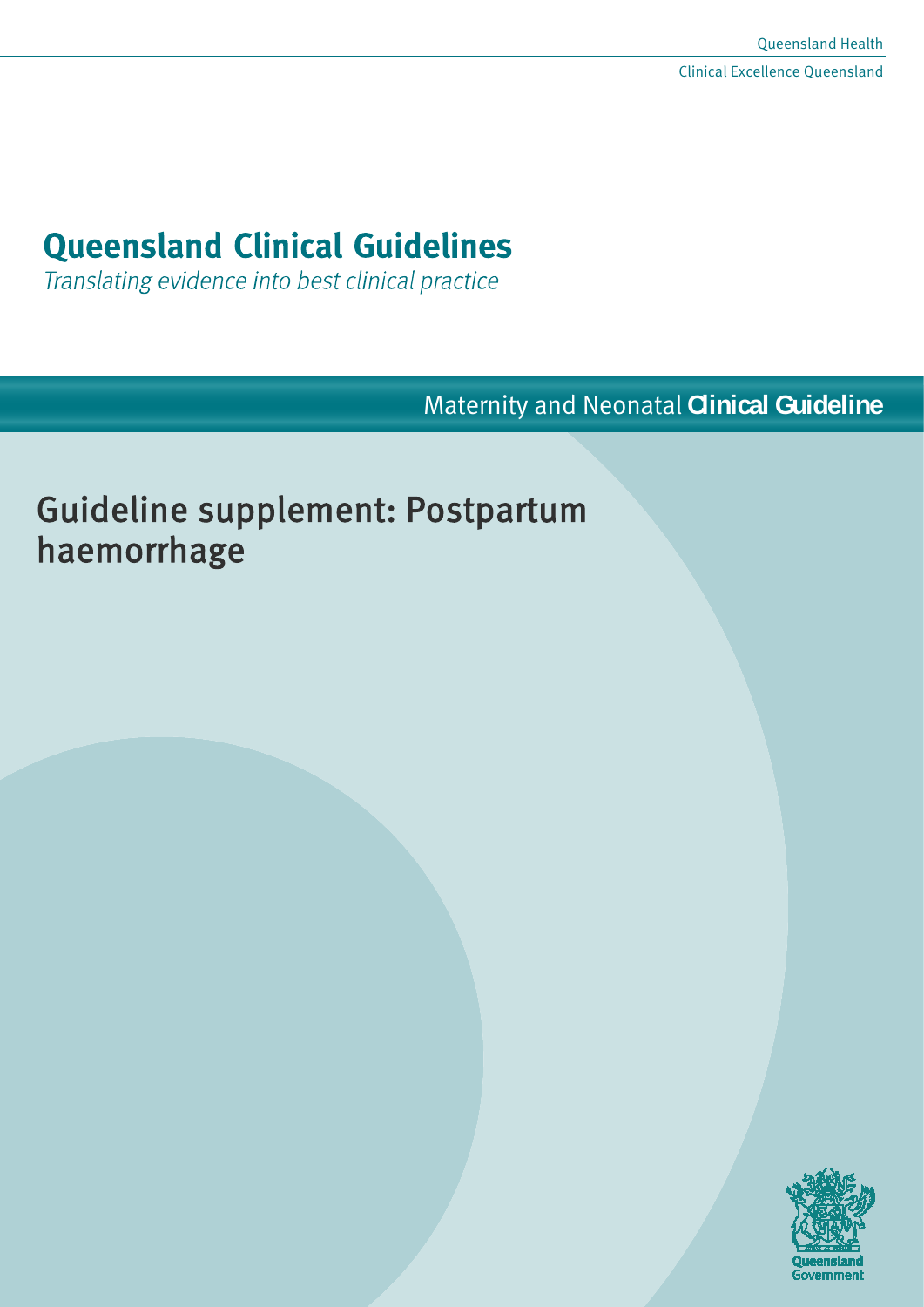#### **Table of Contents**

| $\mathbf{1}$   |                |  |  |  |  |
|----------------|----------------|--|--|--|--|
|                | 1.1            |  |  |  |  |
|                | 1.2            |  |  |  |  |
|                | 1.3            |  |  |  |  |
|                | 1.4            |  |  |  |  |
| $\overline{2}$ |                |  |  |  |  |
|                | 2.1            |  |  |  |  |
|                | 2.2            |  |  |  |  |
|                | 2.3            |  |  |  |  |
|                | 2.4            |  |  |  |  |
|                | 2.4.1          |  |  |  |  |
|                | 2.5            |  |  |  |  |
|                | 2.6            |  |  |  |  |
|                | 2.7            |  |  |  |  |
|                | 3 <sup>1</sup> |  |  |  |  |
|                | 3.1            |  |  |  |  |
| $\overline{4}$ |                |  |  |  |  |
|                | 41             |  |  |  |  |
|                | 4.2            |  |  |  |  |
|                | 4.3            |  |  |  |  |
|                | 4.3.1          |  |  |  |  |
|                | 4.3.2          |  |  |  |  |
|                | 4.3.3          |  |  |  |  |
|                | 4.4            |  |  |  |  |
|                | 4.5            |  |  |  |  |
|                | 4.6            |  |  |  |  |
|                |                |  |  |  |  |

#### **List of Tables**

© State of Queensland (Queensland Health) 2021



This work is licensed under a Creative Commons Attribution-NonCommercial-NoDerivatives V4.0 International licence. In essence, you are free to copy and communicate the work in its current form for non-commercial purposes, as long as you attribute Queensland Clinical Guidelines, Queensland Health and abide by the licence terms. You may not alter or adapt the work in any way. To view a copy of this licence, visit https://creativecommons.org/licenses/by-no nd/4.0/deed.en

For further information contact Queensland Clinical Guidelines, RBWH Post Office, Herston Qld 4029, email Guidelines@health.qld.gov.au, For permissions beyond the scope of this licence contact: Intellectual Property Officer, Queensland Health, GPO Box 48, Brisbane Qld 4001, email in officer @health.gld.gov.au phone (07) 3234 1479.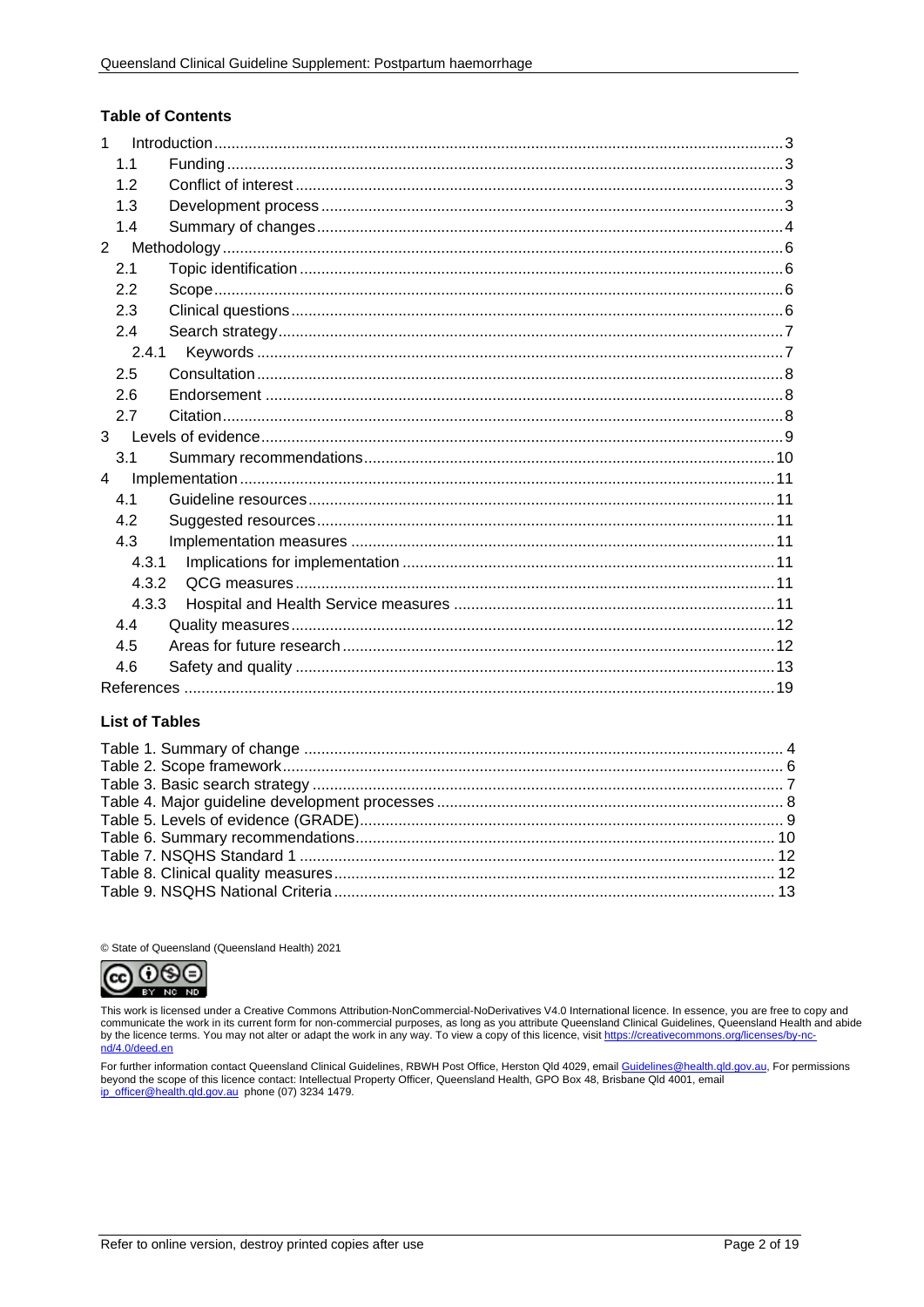# <span id="page-2-0"></span>**1 Introduction**

This document is a supplement to the Queensland Clinical Guideline (QCG) *Postpartum haemorrhage.* It provides supplementary information regarding guideline development, makes summary recommendations, suggests measures to assist implementation and quality activities and summarises changes (if any) to the guideline since original publication. Refer to the guideline for abbreviations, acronyms, flow charts and acknowledgements.

# <span id="page-2-1"></span>**1.1 Funding**

The development of this guideline was funded by Healthcare Improvement Unit, Queensland Health. Consumer representatives were paid a standard fee. Other working party members participated on a voluntary basis.

# <span id="page-2-2"></span>**1.2 Conflict of interest**

Declarations of conflict of interest were sought from working party members as per the Queensland Clinical Guidelines [Conflict of Interest](http://www.health.qld.gov.au/qcg/development#coi) statement. Declared conflicts of interest were recorded and noted in the COI register.

## <span id="page-2-3"></span>**1.3 Development process**

This version of the guideline followed the [QCG Full review](https://www.health.qld.gov.au/__data/assets/pdf_file/0025/364723/o-developprocess.pdf) process.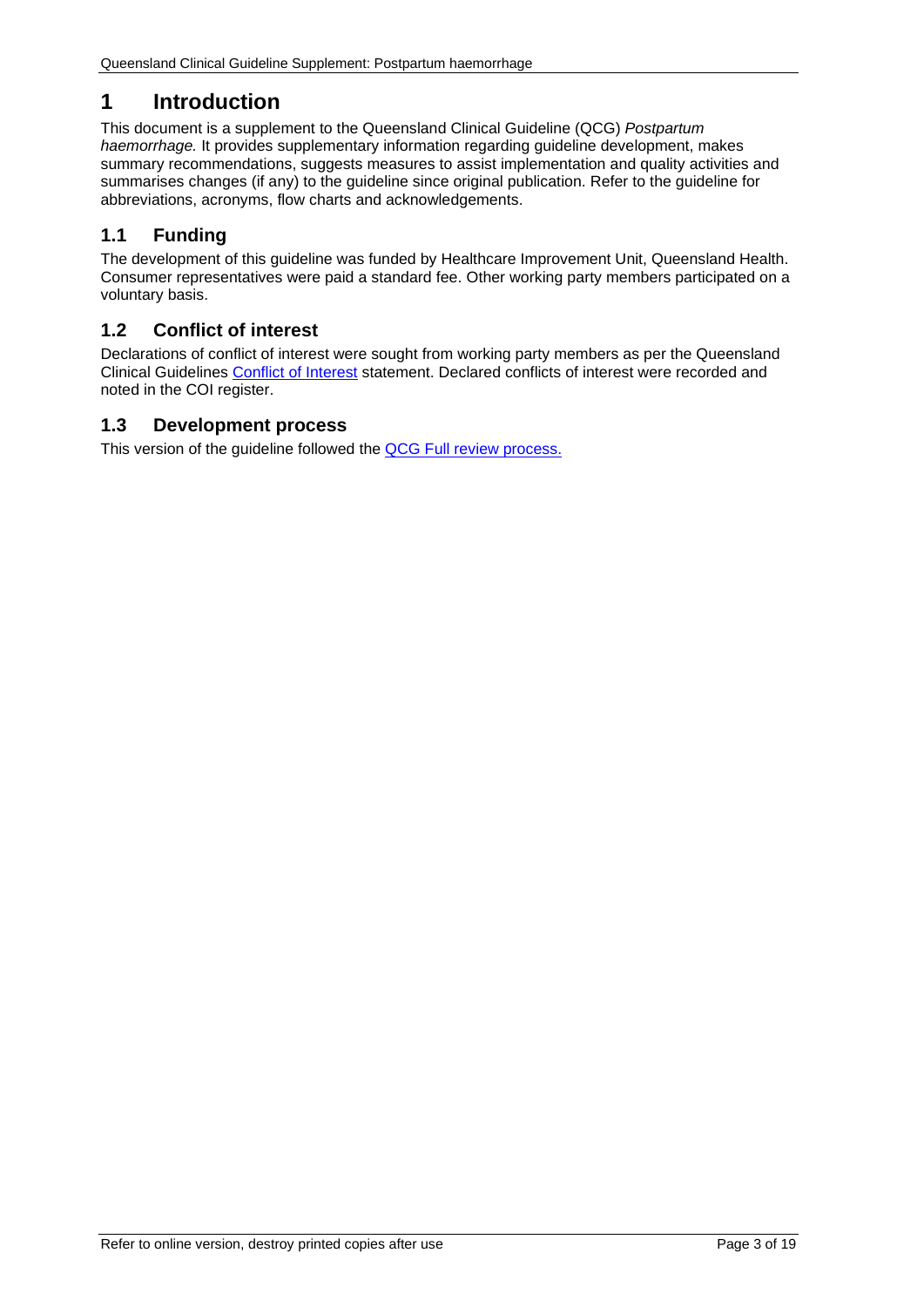# **1.4 Summary of changes**

Queensland clinical guidelines are reviewed every 5 years or earlier if significant new evidence emerges. [Table 1](#page-3-2) provides a summary of changes made to the guidelines since original publication.

<span id="page-3-2"></span>Table 1. Summary of change

<span id="page-3-1"></span><span id="page-3-0"></span>

| <b>Publication date</b><br>Endorsed by:                                                                                                                                                                                                                                    | <b>Identifier</b> | Summary of major change                                                                                                                                                                                                                                                                                                                                                                                                                                                                             |  |  |
|----------------------------------------------------------------------------------------------------------------------------------------------------------------------------------------------------------------------------------------------------------------------------|-------------------|-----------------------------------------------------------------------------------------------------------------------------------------------------------------------------------------------------------------------------------------------------------------------------------------------------------------------------------------------------------------------------------------------------------------------------------------------------------------------------------------------------|--|--|
| 02/07/2009<br>MN0907.1-V1-R11                                                                                                                                                                                                                                              |                   | First publication                                                                                                                                                                                                                                                                                                                                                                                                                                                                                   |  |  |
| 22/08/2011                                                                                                                                                                                                                                                                 | MN09.1-V2-R11     | New website: updated name and format changes                                                                                                                                                                                                                                                                                                                                                                                                                                                        |  |  |
| First full review original guideline<br>07/12/2012<br>MN12.1-V3-R17                                                                                                                                                                                                        |                   | • Supplement and flow charts added/amended                                                                                                                                                                                                                                                                                                                                                                                                                                                          |  |  |
| 14/10/2013<br>MN12.1-V4-R17<br>minus 6'<br>o Removed Normal birth column<br>essential elements for recognising and responding to clinical deterioration <sup>1</sup> )<br>• Section 4.1 Tone: Carboprost information moved to Section 4.1.2<br>obtainable within Australia |                   | • Flow chart: Emergency donor panel activation: Target results: 'Base excess < minus 6', amended to 'Base excess ><br>• Section 3.2 Monitoring in the fourth stage of labour; Table 5 Recommended observations post birth:<br>o Added oxygen saturation and level of consciousness to observations (as per National consensus statement:<br>• Section 4.1.2 Uterine atonia and second line drugs: New section, Dinoprost added as carboprost not readily<br>• Minor formatting and branding updates |  |  |
| 15/03/2017                                                                                                                                                                                                                                                                 | MN12.1-V5-R17     | • Section 4.1.2 and Flowchart-initial response: Clarified administration instructions for carboprost<br>• Oxytocin infusion regimen updated from 40 IU in 1 L IV solution to 30 IU in 500 mL IV solution to align with Induction<br>of labour clinical guideline<br>• Minor formatting/branding updates                                                                                                                                                                                             |  |  |
| March 2018<br>QCG Steering<br>Committee<br><b>Statewide Maternity</b><br>and Neonatal<br><b>Clinical Network</b>                                                                                                                                                           | MN18.1-V6-R23     | Second full review<br>• Removed:<br>o Emergency donor panel<br>o Blood transfusion administration<br>o PPH proforma<br>• Added:<br>o Point of care blood clot analyser use<br>Fibrinogen concentrate<br>Tranexamic acid administration<br>Prophylactic misoprostol<br>o Requirements and actions for low resource settings                                                                                                                                                                          |  |  |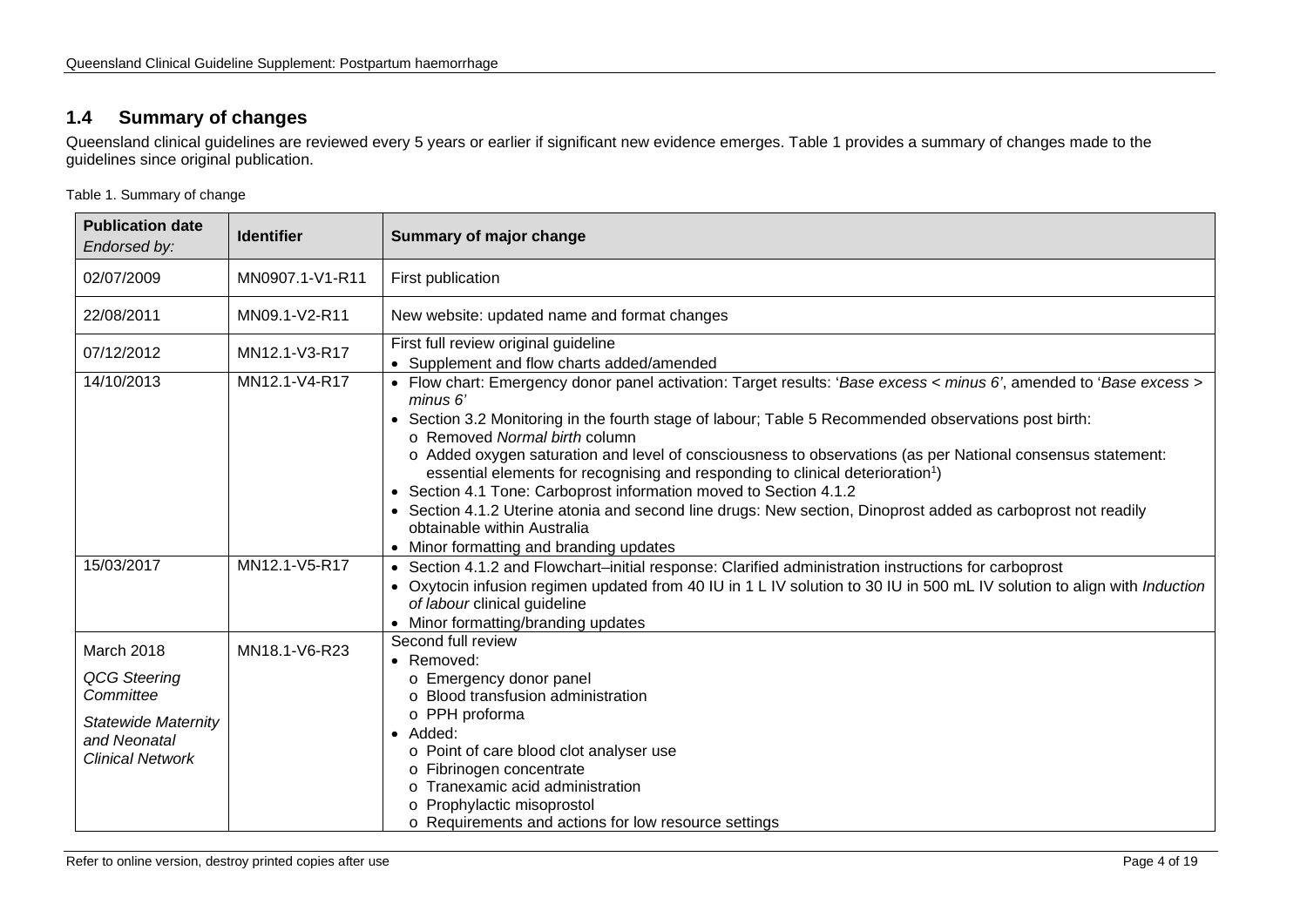| <b>Publication date</b><br><b>Identifier</b><br>Endorsed by: |               | <b>Summary of major change</b>                                                                  |  |  |
|--------------------------------------------------------------|---------------|-------------------------------------------------------------------------------------------------|--|--|
| MN18.1-V7-R23<br>March 2018                                  |               | Amendment to flowchart Initial response to PPH                                                  |  |  |
|                                                              |               | Added: Dose of carboprost if administered intramyometrial (500 micrograms)                      |  |  |
| April 2019                                                   | MN18.1-V8-R23 | Initiated following evidence updates to carbetocin use for PPH                                  |  |  |
| <b>Statewide Maternity</b>                                   |               | • 2.3 Intrapartum risk management                                                               |  |  |
| and Neonatal                                                 |               | o Emergency caesarean section: Use of carbetocin added                                          |  |  |
| <b>Clinical Network</b>                                      |               | o Elective caesarean section: Evidence for carbetocin use deleted (use of carbetocin retained)  |  |  |
| • 2.3.1 Third stage management                               |               |                                                                                                 |  |  |
|                                                              |               | o Added new evidence for oxytocin IV versus IM                                                  |  |  |
|                                                              |               | • 2.3.2 Syntometrine                                                                            |  |  |
|                                                              |               | o Moved from third stage management                                                             |  |  |
|                                                              |               | o Added carbetocin preferred to syntometrine                                                    |  |  |
|                                                              |               | • 2.3.3 Carbetocin                                                                              |  |  |
|                                                              |               | o Added. New content                                                                            |  |  |
|                                                              |               | • 2.3.4 Secondary prevention with misoprostol                                                   |  |  |
|                                                              |               | o Moved from postnatal risk management (no change to content)                                   |  |  |
|                                                              |               | • Minor formatting updates                                                                      |  |  |
| MN18.1-V9-R23<br>September 2020                              |               | Amended following request arising from RCA and other change requests.                           |  |  |
|                                                              |               | • 2.1 Risk factors                                                                              |  |  |
|                                                              |               | o Added: Precipitate labour                                                                     |  |  |
|                                                              |               | • 3.4.2 Second line pharmacological therapy for uterine atonia                                  |  |  |
|                                                              |               | o Reworded: Prescribing considerations-observations required for carboprost administration      |  |  |
|                                                              |               | $\bullet$ 3.6 Tissue                                                                            |  |  |
|                                                              |               | o Added: Unexpected placenta accrete                                                            |  |  |
|                                                              |               | • 3.4.3 Intractable bleeding                                                                    |  |  |
|                                                              |               | o Added new content: Medical procedures-care after intrauterine balloon tamponade insertion     |  |  |
|                                                              |               | o Separated medical and surgical treatment of intractable bleeding into separate tables         |  |  |
|                                                              |               | • Appendix A: Updated to align with Section 3.4 changes                                         |  |  |
|                                                              |               | • Minor formatting updates                                                                      |  |  |
| <b>July 2021</b><br>MN18.1-V10-R23                           |               | Amended following notification of error: Flowchart Massive haemorrhage protocol (MHP)           |  |  |
|                                                              |               | • The acronym CBP (critical bleeding protocol) replaced with MHP (massive haemorrhage protocol) |  |  |
|                                                              |               | • Minor formatting updates                                                                      |  |  |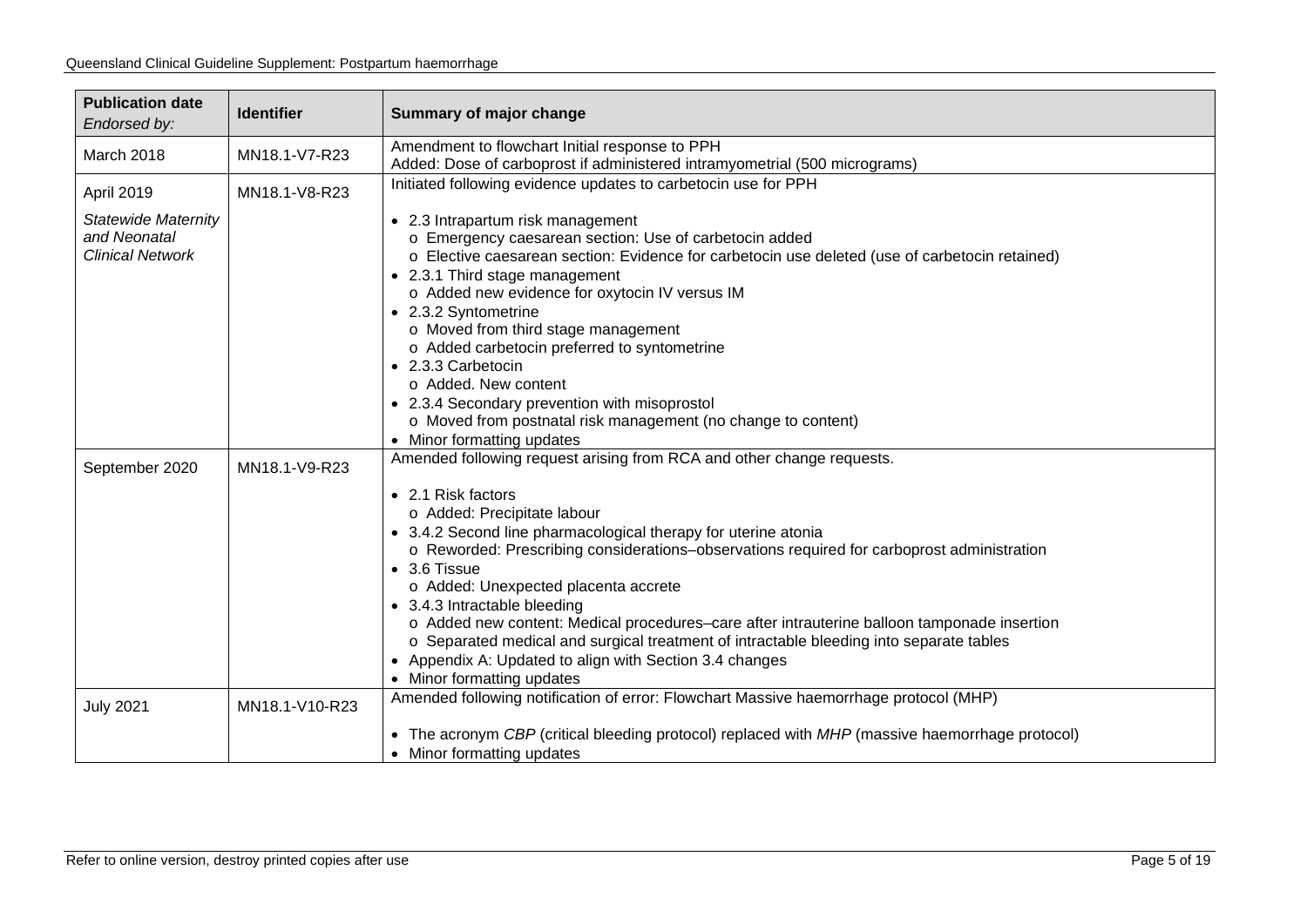# <span id="page-5-0"></span>**2 Methodology**

Queensland Clinical Guidelines (QCG) follows a rigorous process of guideline development. This process was endorsed by the Queensland Health Patient Safety and Quality Executive Committee in December 2009. The guidelines are best described as 'evidence informed consensus guidelines' and draw from the evidence base of existing national and international guidelines and the expert opinion of the working party.

# <span id="page-5-1"></span>**2.1 Topic identification**

The topic was identified as a priority by the Statewide Maternity and Neonatal Clinical Network at a forum in 2009.

# <span id="page-5-2"></span>**2.2 Scope**

<span id="page-5-4"></span>The scope of the guideline was determined using the following framework.

| Table 2. Scope framework |
|--------------------------|
|--------------------------|

| <b>Scope framework</b> |                                                                                                                                                                                                                                                          |  |  |  |
|------------------------|----------------------------------------------------------------------------------------------------------------------------------------------------------------------------------------------------------------------------------------------------------|--|--|--|
|                        | Which group of people will the guideline be applicable to?                                                                                                                                                                                               |  |  |  |
| <b>Population</b>      | Pregnant women<br>Postnatal women within 24 hours of birth                                                                                                                                                                                               |  |  |  |
|                        | How will the guideline support evidence-based decision-making on the topic?                                                                                                                                                                              |  |  |  |
| <b>Purpose</b>         | Identify relevant evidence related to:<br>Prophylaxis, diagnosis, assessment and management of PPH                                                                                                                                                       |  |  |  |
|                        | What will be achieved if the guideline is followed?                                                                                                                                                                                                      |  |  |  |
|                        | (This is not a statement about measurable changes / not SMART goals)                                                                                                                                                                                     |  |  |  |
| Outcome                | Support:<br>Early identification of pregnant women at risk of PPH<br>Risk management/mitigation strategies<br>• Accurate assessment and correct diagnosis of PPH<br>• Best practice management of PPH                                                    |  |  |  |
| <b>Exclusions</b>      | What is not included/addressed within the guideline<br>Management of anaesthesia<br>Routine antenatal, intrapartum and postpartum care<br>Work instructions for surgical techniques to treat PPH<br>Definition, diagnosis and treatment of secondary PPH |  |  |  |

# <span id="page-5-3"></span>**2.3 Clinical questions**

The following clinical questions were generated to inform the guideline scope and purpose:

- What risk reduction measures prevent or reduce the severity of PPH?
- How should a woman experiencing a PPH be assessed, and managed?
- How should a woman be cared for after PPH?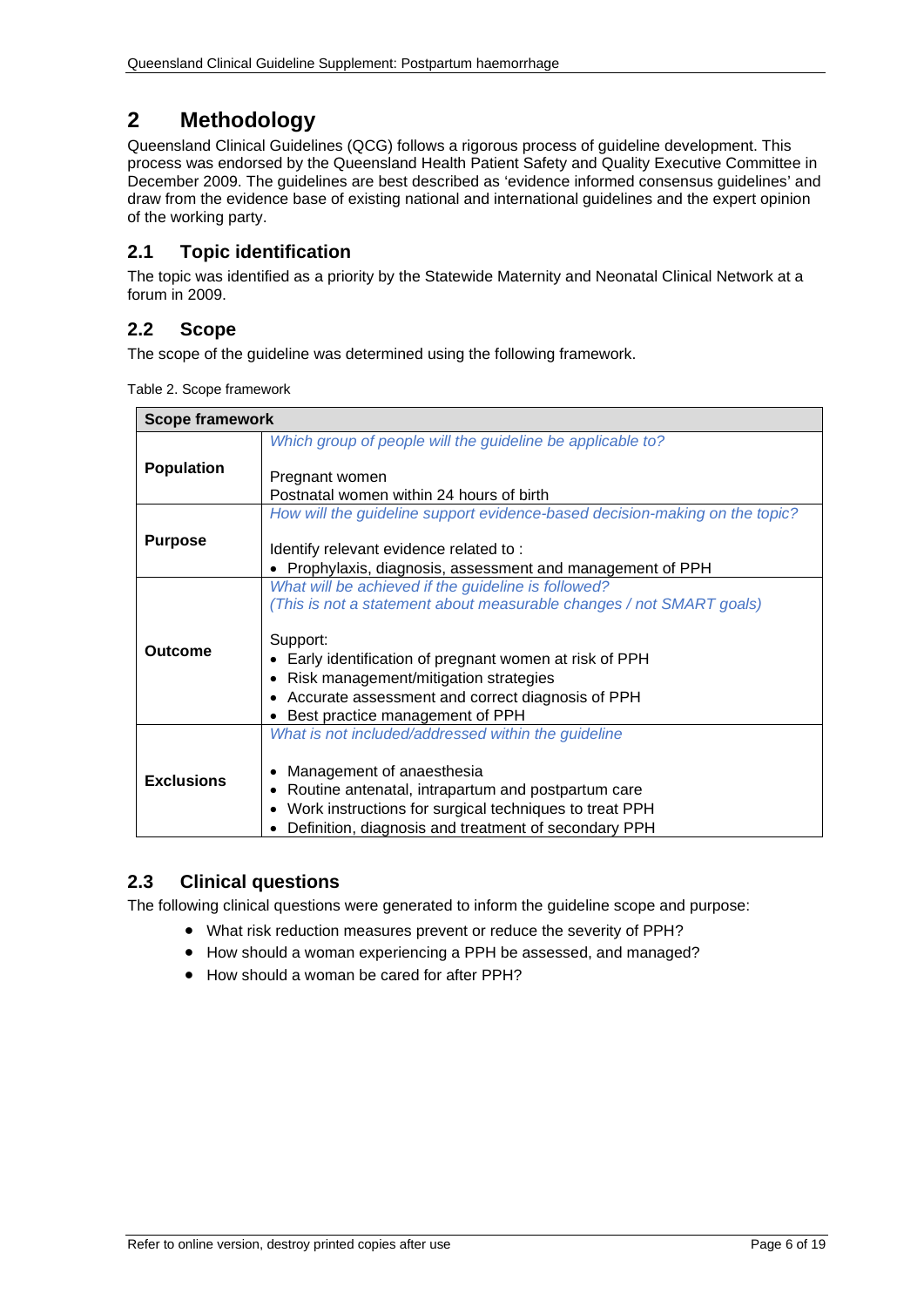# <span id="page-6-0"></span>**2.4 Search strategy**

A search of the literature was conducted during may to July 2017. A further search was conducted in August 2020. The QCG search strategy is an iterative process that is repeated and amended as guideline development occurs (e.g. if additional areas of interest emerge, areas of contention requiring more extensive review are identified or new evidence is identified). All guidelines are developed using a basic search strategy. This involves both a formal and informal approach.

<span id="page-6-2"></span>

|  |  | Table 3. Basic search strategy |
|--|--|--------------------------------|
|  |  |                                |

| <b>Step</b>                                                                                                                   |                                                            | <b>Consideration</b>                                                                                                                                                                                                                                                                                                                                                                                                                                                                                                                               |  |
|-------------------------------------------------------------------------------------------------------------------------------|------------------------------------------------------------|----------------------------------------------------------------------------------------------------------------------------------------------------------------------------------------------------------------------------------------------------------------------------------------------------------------------------------------------------------------------------------------------------------------------------------------------------------------------------------------------------------------------------------------------------|--|
| 1 <sub>1</sub><br>Review clinical guidelines<br>developed by other<br>reputable groups relevant to<br>the clinical speciality |                                                            | This may include national and/or international guideline<br>writers, professional organisations, government<br>organisations, state based groups.<br>• This assists the guideline writer to identify:<br>o The scope and breadth of what others have found useful<br>for clinicians and informs the scope and clinical question<br>development<br>o Identify resources commonly found in guidelines such as<br>flowcharts, audit criteria and levels of evidence<br>o Identify common search and key terms<br>o Identify common and key references |  |
| 2.                                                                                                                            | Undertake a foundation<br>search using key search<br>terms | • Construct a search using common search and key terms<br>identified during Step 1 above<br>• Search the following databases<br>o PubMed<br>o CINAHL<br>o Medline<br>o Cochrane Central Register of Controlled Trials<br>o EBSCO<br>o Embase<br>Studies published in English less than or equal to 5 years<br>previous are reviewed in the first instance. Other years<br>may be searched as are relevant to the topic<br>Save and document the search                                                                                             |  |
| 3.<br>Develop search word list for<br>each clinical question.                                                                 |                                                            | • Add other databases as relevant to the clinical area<br>• This may require the development of clinical sub-questions<br>beyond those identified in the initial scope.<br>• Using the foundation search performed at Step 2 as the<br>baseline search framework, refine the search using the<br>specific terms developed for the clinical question<br>• Save and document the search strategy undertaken for<br>each clinical question                                                                                                            |  |
| $\overline{4}$ .                                                                                                              | Other search strategies                                    | • Search the reference lists of reports and articles for<br>additional studies<br>• Access other sources for relevant literature<br>o Known resource sites<br>o Internet search engines<br>o Relevant text books                                                                                                                                                                                                                                                                                                                                   |  |

#### <span id="page-6-1"></span>**2.4.1 Keywords**

The following keywords were used in the basic search strategy: 'postpartum haemorrhage', PPH, obstetric haemorrhage, uterine atonia, oxytocics, uterotonics, tranexamic acid, B-lynch suture, 'uterine artery embolism, bilateral ligation.

Other keywords may have been used for specific aspects of the guideline.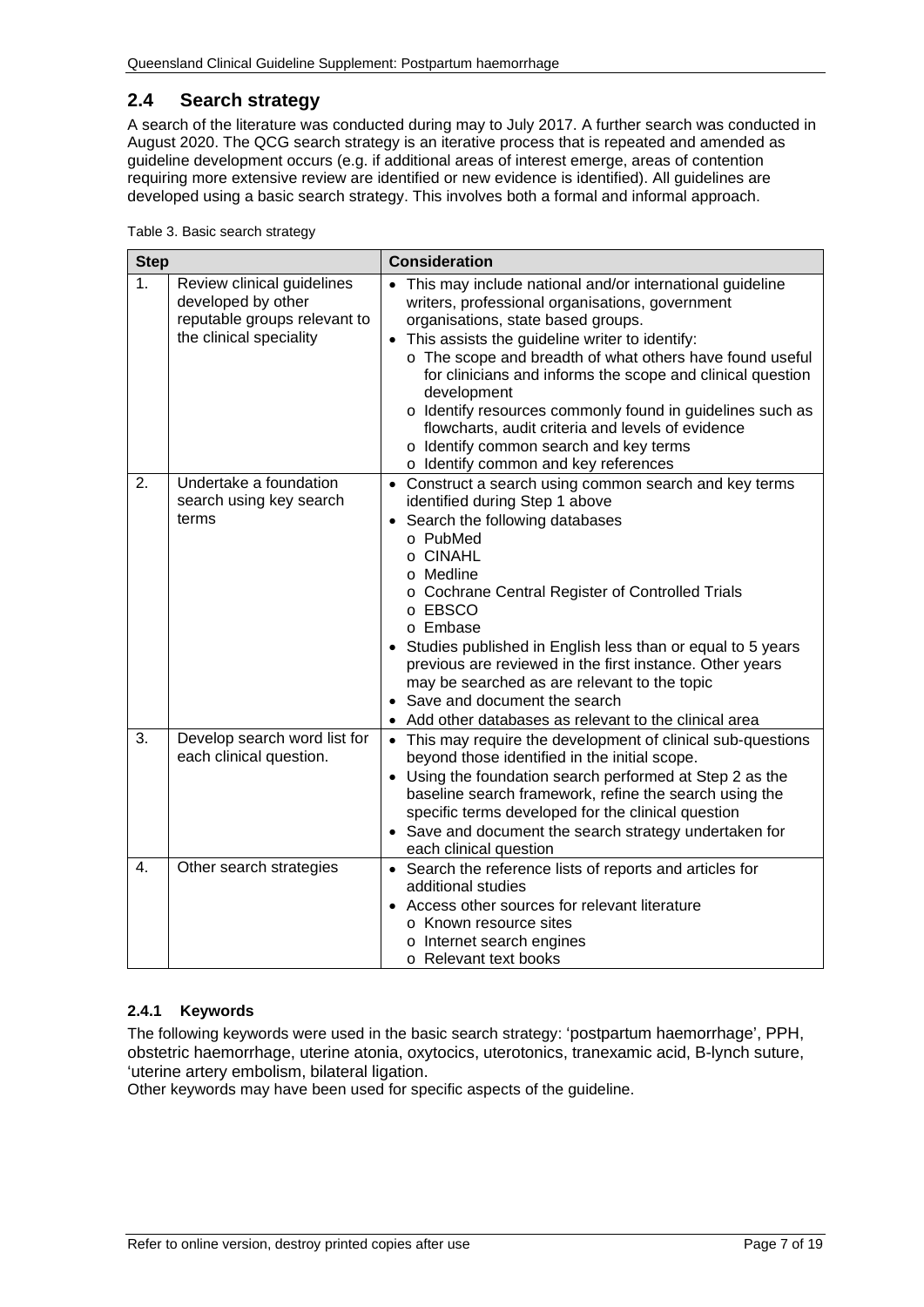# <span id="page-7-0"></span>**2.5 Consultation**

<span id="page-7-3"></span>Major consultative and development processes occurred between July and August 2017.

| <b>Process</b>                   | <b>Activity</b>                                                                                                                                                                                                                                                                                                                                                                                                            |  |  |
|----------------------------------|----------------------------------------------------------------------------------------------------------------------------------------------------------------------------------------------------------------------------------------------------------------------------------------------------------------------------------------------------------------------------------------------------------------------------|--|--|
| <b>Clinical lead</b>             | The nominated Clinical Lead was approved by QCG Steering Committee<br>$\bullet$                                                                                                                                                                                                                                                                                                                                            |  |  |
| <b>Consumer</b><br>participation | • Consumer participation was invited from a range of consumer focused<br>organisations who had previously accepted an invitation for on-going<br>involvement with QCG                                                                                                                                                                                                                                                      |  |  |
| <b>Working party</b>             | • An EOI for working party membership was distributed via email to<br>Queensland clinicians and stakeholders in July 2017<br>The working party was recruited from responses received<br>$\bullet$<br>Working party members who participated in the working party consultation<br>$\bullet$<br>processes are acknowledged in the guideline<br>Working party consultation occurred in a virtual group via email<br>$\bullet$ |  |  |
| <b>Statewide</b><br>consultation | • Consultation was invited from Queensland clinicians and stakeholders<br>during July and August 2017<br>Feedback was received primarily via email<br>All feedback was compiled and provided to the clinical lead and working<br>$\bullet$<br>party members for review and comment                                                                                                                                         |  |  |

Table 4. Major guideline development processes

#### <span id="page-7-1"></span>**2.6 Endorsement**

The guideline was endorsed by the:

- Queensland Clinical Guidelines Steering Committee in February 2018
- Statewide Maternity and Neonatal Clinical Network [Queensland] in February 2018

#### <span id="page-7-2"></span>**2.7 Citation**

The recommended citation of Queensland Clinical Guidelines is in the following format:

Queensland Clinical Guidelines. [**Insert Guideline Title**]. Guideline No. [**Insert Guideline Number**]. Queensland Health. [**Insert Year of Publication**]. Available from: [www.health.qld.gov.au/qcg.](http://www.health.qld.gov.au/qcg)

#### **EXAMPLE:**

Queensland Clinical Guidelines. Normal birth. Guideline No. MN17.25-V3-R22. Queensland Health 2017. Available from: [www.health.qld.gov.au/qcg.](http://www.health.qld.gov.au/qcg)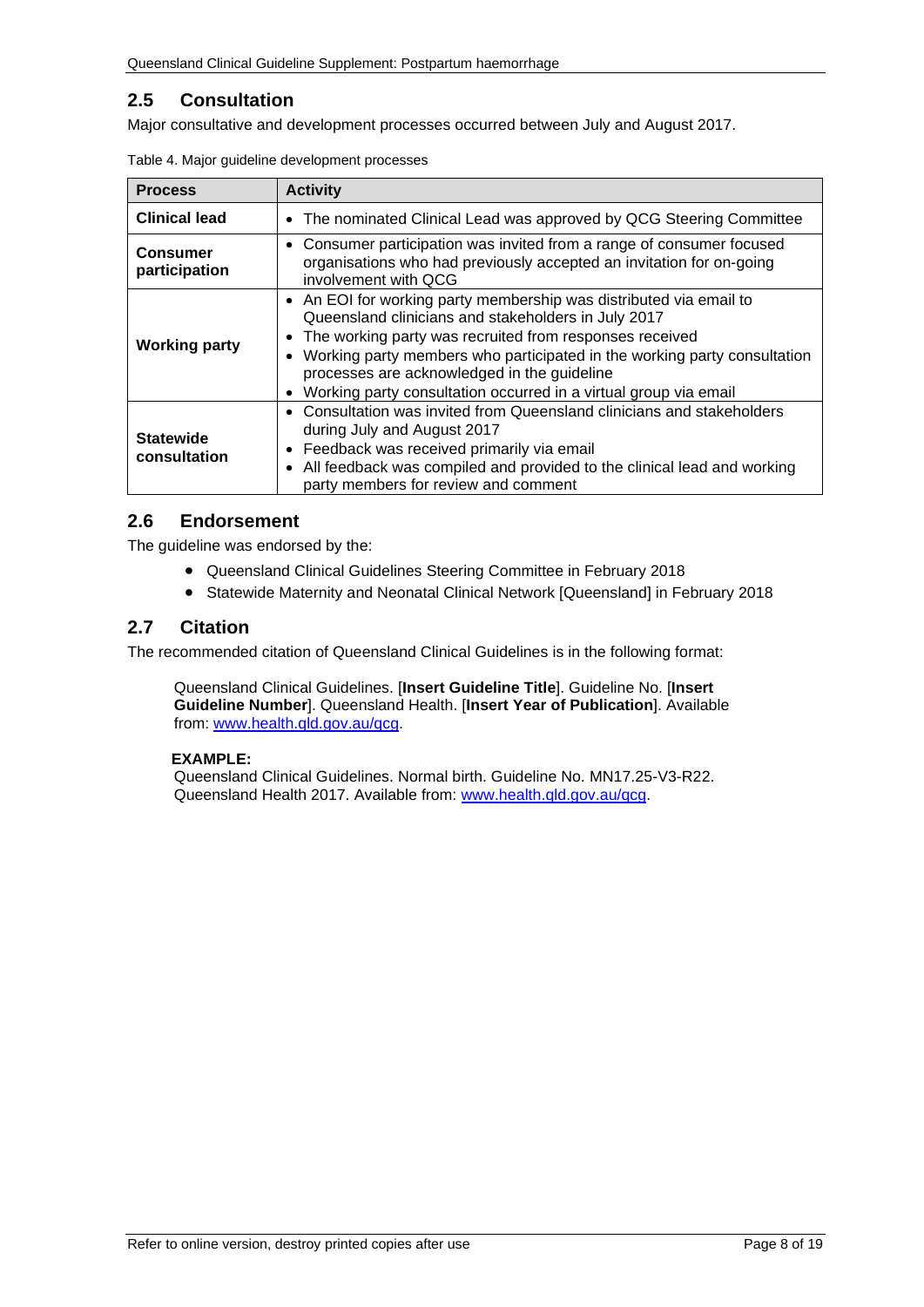# <span id="page-8-0"></span>**3 Levels of evidence**

<span id="page-8-2"></span>The levels of evidence identified in the Royal College of Obstetricians and Gynaecologists (RCOG) Green-top Guideline No. 52 (2016)<sup>2</sup> were used to inform summary recommendations.

Note that the 'consensus' definition\* in Table 5. Levels of evidence and grades of recommendation is different from that proposed by RCOG. It relates to forms of evidence that arise from the clinical experience of the guideline's clinical lead and working party

<span id="page-8-1"></span>Summary recommendations are outlined in [3.1Summary recommendations](#page-9-0)**.**

Table 5. Levels of evidence (GRADE)

| <b>GRADE Levels of evidence</b> |                                                                                                                                                                                                                                                                                                                                     |  |  |
|---------------------------------|-------------------------------------------------------------------------------------------------------------------------------------------------------------------------------------------------------------------------------------------------------------------------------------------------------------------------------------|--|--|
| $1 + +$                         | Evidence obtained from high quality meta-analyses, systematic reviews of<br>RCTs, or RCTs with a very low risk of bias.                                                                                                                                                                                                             |  |  |
| $1+$                            | Evidence obtained from well conducted meta-analyses, systematic reviews<br>of RCTs, or RCTs with a low risk of bias.                                                                                                                                                                                                                |  |  |
| 1                               | Evidence obtained from meta-analyses, systematic reviews or RCTs, or RCTs<br>with a high risk of bias.                                                                                                                                                                                                                              |  |  |
| $2 + +$                         | Evidence obtained from high quality systematic reviews of case-control or<br>cohort studies or high quality case-control or cohort studies with a<br>very low risk of confounding, bias, or chance and a high probability that the<br>relationship is causal.                                                                       |  |  |
| $2+$                            | Evidence obtained from well conducted case-control or cohort studies with<br>a low risk of confounding, bias, or chance and a moderate probability that the<br>relationship is causal.                                                                                                                                              |  |  |
| $2 -$                           | Evidence obtained from case-control or cohort studies with a high risk of<br>confounding, bias, or chance and a significant risk that the relationship is not<br>causal.                                                                                                                                                            |  |  |
| 3                               | Evidence obtained from non-analytic studies, e.g. case reports, case series.                                                                                                                                                                                                                                                        |  |  |
| 4                               | Expert opinion.                                                                                                                                                                                                                                                                                                                     |  |  |
| <b>Consensus</b>                | Agreement between clinical lead, working party and other clinical experts.                                                                                                                                                                                                                                                          |  |  |
| <b>Grade of recommendation</b>  |                                                                                                                                                                                                                                                                                                                                     |  |  |
| A                               | At least one meta-analysis, systematic reviews or RCT rated as 1++, and directly<br>applicable to the target population; or<br>A systematic review of RCTs or a body of evidence consisting principally of studies<br>rated as 1+, directly applicable to the target population and demonstrating overall<br>consistency of results |  |  |
| в                               | A body of evidence including studies rated as 2++ directly applicable to the target<br>population, and demonstrating overall consistency of results; or<br>Extrapolated evidence from studies rated as 1++ or 1+                                                                                                                    |  |  |
| C                               | A body of evidence including studies rated as 2+ directly applicable to the target<br>population, and demonstrating overall consistency of results; or<br>Extrapolated evidence from studies rated as 2++                                                                                                                           |  |  |
| D                               | Evidence level 3 or 4; or<br>Extrapolated evidence from studies rated as 2+                                                                                                                                                                                                                                                         |  |  |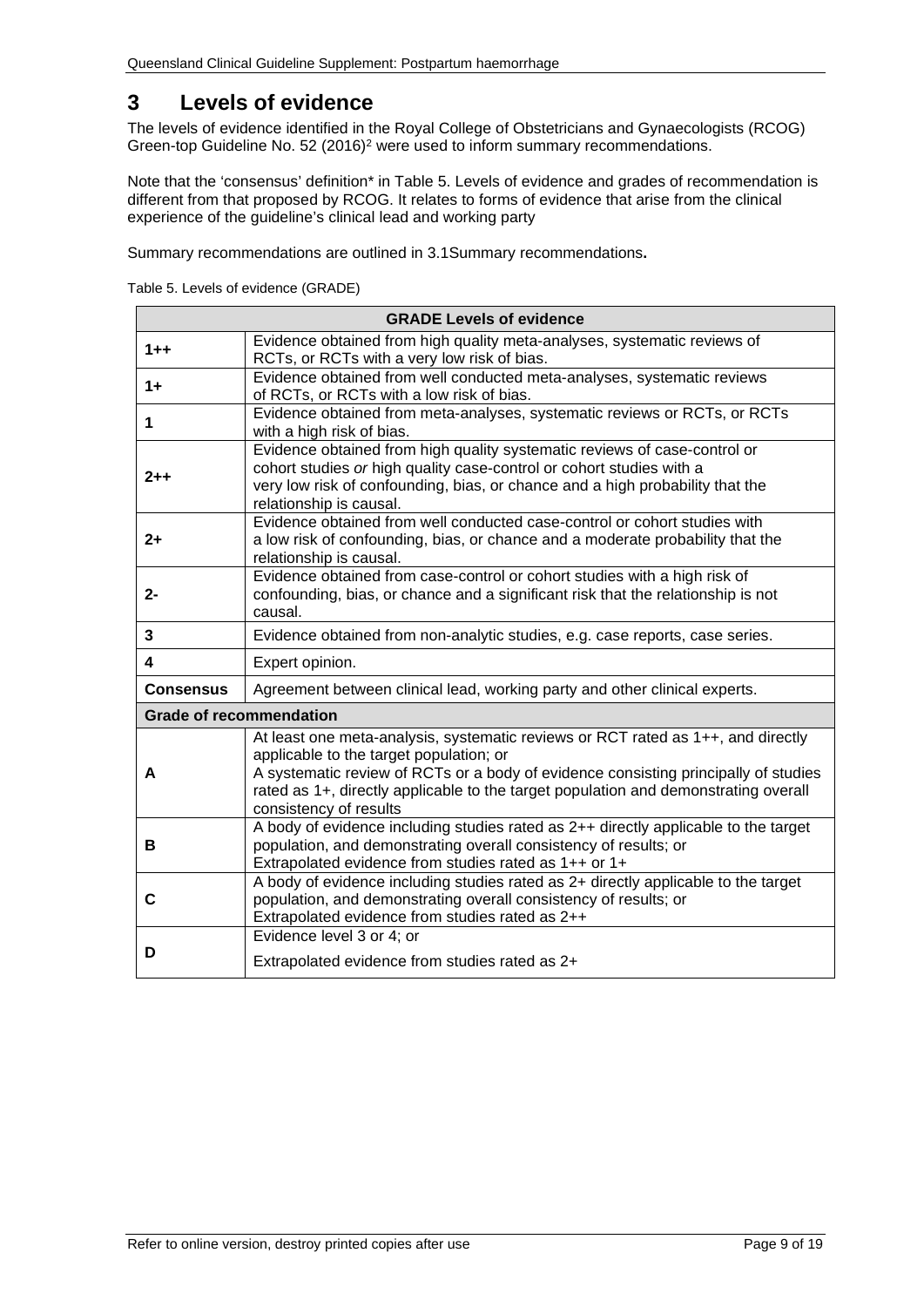#### <span id="page-9-0"></span>**3.1 Summary recommendations**

Summary recommendations and levels of evidence are outlined in [The levels of evidence identified](#page-8-2)  [by the GRADE system were used to inform the summary recommendations. Levels of evidence are](#page-8-2)  [outlined in Table 5. Levels of evidence \(GRADE\)and Summary recommendations are outlined in](#page-8-2)  Table 6. [Summary recommendations.](#page-9-1)

Note that the 'consensus' definition in [Table 5. Levels of evidence \(GRADE\)](#page-8-2) relates to forms of evidence that are not identified by the GRADE system and/or that arise from the clinical experience [of the guideline's clinical lead\(s\) and working party.](#page-8-2)

<span id="page-9-1"></span>

| Table 6. Summary recommendations |  |
|----------------------------------|--|
|----------------------------------|--|

|    | <b>Recommendation</b>                                                                                                                                                                                                                                                                                                                                                                                                                                               | <b>Grading of evidence</b> |
|----|---------------------------------------------------------------------------------------------------------------------------------------------------------------------------------------------------------------------------------------------------------------------------------------------------------------------------------------------------------------------------------------------------------------------------------------------------------------------|----------------------------|
|    | Assess risks for PPH in the antenatal period and plan risk mitigation<br>strategies with the woman. For example:                                                                                                                                                                                                                                                                                                                                                    |                            |
| 1. | • Screen for and correct anaemia<br>• Identify placental location<br>• If risk factors, plan the safest place of birth<br>• Consult and refer as required<br>• Discuss the risks and benefits of management options for PPH<br>with pregnant women                                                                                                                                                                                                                  | <b>Consensus</b>           |
| 2. | Review both antenatal and intrapartum risk factors at the onset of<br>labour<br>• Regularly review the progress of labour and remain vigilant for<br>risk factors predisposing to uterine atony as this is the most                                                                                                                                                                                                                                                 | <b>Consensus</b>           |
| 3. | common cause of PPH<br>Routinely recommend prophylactic uterotonics for the management<br>of third stage as they reduce the risk of PPH (oxytocin is the                                                                                                                                                                                                                                                                                                            | A                          |
|    | uterotonic of choice)                                                                                                                                                                                                                                                                                                                                                                                                                                               |                            |
| 4. | Immediately PPH is identified:<br>• Call for appropriate help<br>• Initiate standard emergency procedures<br>• Establish IV access and commence intravenous fluids<br>• Collect urgent blood tests but do not wait unnecessarily for<br>results before initiating treatments<br>• Assess the cause of bleeding (4T assessment) and direct<br>management toward the causative factor<br>• Monitor temperature every 15 minutes<br>• Monitor vital signs continuously | D                          |
| 5. | If a point of care blood clotting analyser is available<br>(ROTEM <sup>®/</sup> TEG®), initiate use as early as possible                                                                                                                                                                                                                                                                                                                                            | <b>Consensus</b>           |
| 6. | Consider the use of intravenous tranexamic acid in the management<br>of PPH.<br>• Maximum benefit reported if administered within three hours of<br><b>PPH</b>                                                                                                                                                                                                                                                                                                      | в                          |
| 7. | If the Hb is less than 7-8 g/dL in the postnatal period and where<br>there is no continuing or threat of bleeding, make the decision to<br>transfuse on an informed individual basis.                                                                                                                                                                                                                                                                               | <b>Consensus</b>           |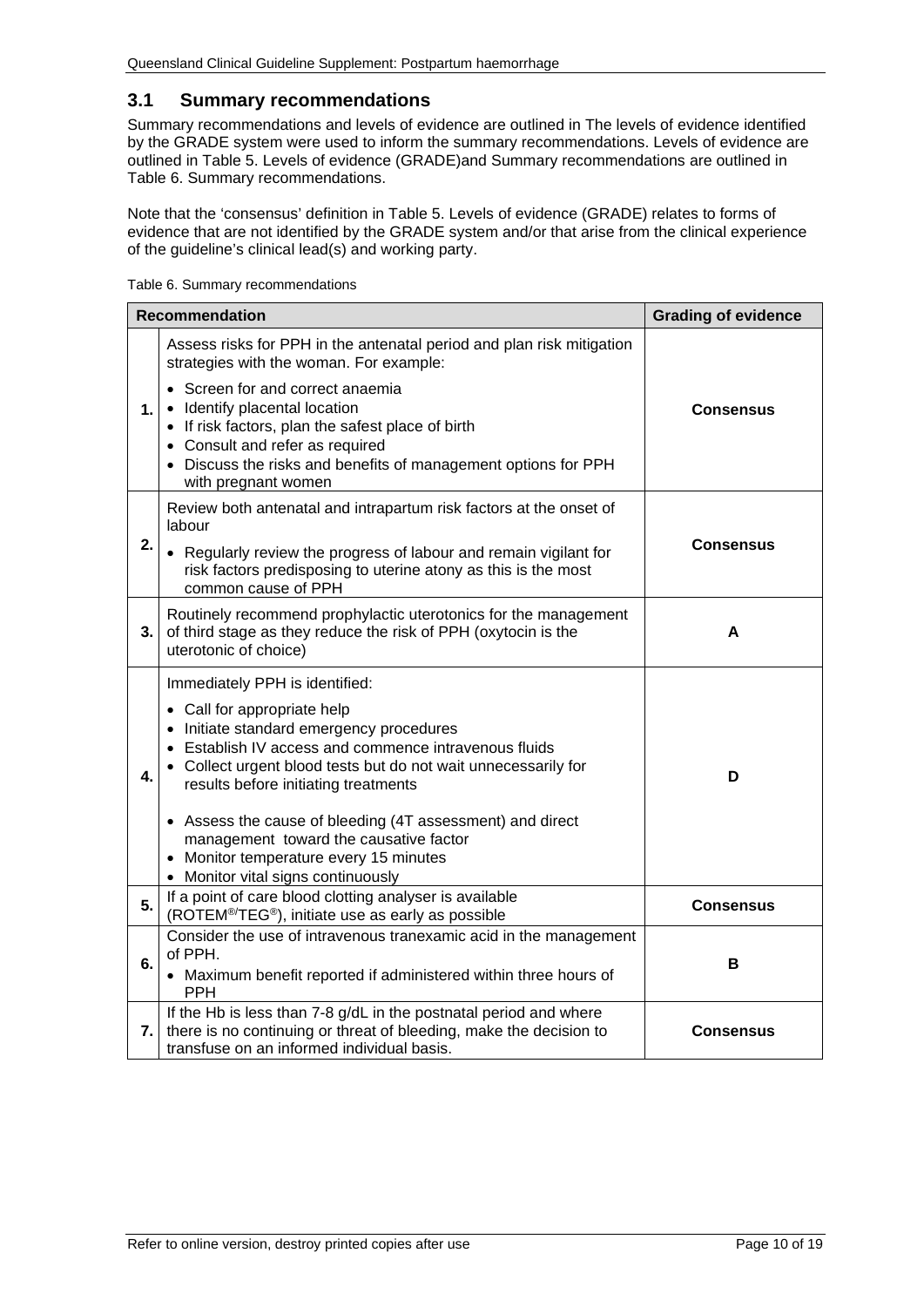# <span id="page-10-0"></span>**4 Implementation**

This guideline is applicable to all Queensland public and private maternity facilities. It can be downloaded in Portable Document Format (PDF) from [www.health.qld.gov.au/qcg](http://www.health.qld.gov.au/qcg)

#### <span id="page-10-1"></span>**4.1 Guideline resources**

The following guideline components are provided on the website as separate resources:

- Flowchart: Initial response to postpartum haemorrhage
- Flowchart: Massive haemorrhage protocol
- Education resource: Postpartum haemorrhage
- Knowledge assessment: Postpartum haemorrhage
- Auditing resources: Postpartum haemorrhage
- Parent information: Severe bleeding after birth

#### <span id="page-10-2"></span>**4.2 Suggested resources**

During the development process stakeholders identified additional resources with potential to complement and enhance guideline implementation and application. The following resources have not been sourced or developed by QCG but are suggested as complimentary to the guideline:

- Standard obstetric haemorrhage form to provide comprehensive documentation during PPH
- Local procedure/work instructions for PPH management techniques identified in the guideline (e.g. reduction of inverted uterine, manual removal of placenta)

#### <span id="page-10-3"></span>**4.3 Implementation measures**

Suggested activities to assist implementation of the guideline are outlined below.

#### <span id="page-10-4"></span>**4.3.1 Implications for implementation**

The following areas may have implications for local implementation of the guideline recommendations. It is suggested they be considered for successful guideline implementation.

- Economic considerations including opportunity costs
- Human resource requirements including clinician skill mix and scope of practice
- Clinician education and training
- Equipment and consumables purchase and maintenance
- Consumer acceptance
- Model of care and service delivery

#### <span id="page-10-5"></span>**4.3.2 QCG measures**

- Notify Chief Executive Officer and relevant stakeholders
- Monitor emerging new evidence to ensure guideline reflects contemporaneous practice
- Capture user feedback
- Record and manage change requests
- Review guideline in 2023

#### <span id="page-10-6"></span>**4.3.3 Hospital and Health Service measures**

Initiate, promote and support local systems and processes to integrate the guideline into clinical practice, including:

- Hospital and Health Service (HHS) Executive endorse the guidelines and their use in the HHS and communicate this to staff
- Promote the introduction of the guideline to relevant health care professionals
- Support education and training opportunities relevant to the guideline and service capabilities
- Align clinical care with guideline recommendations
- Undertake relevant implementation activities as outlined in the *Guideline implementation checklist* available at [www.health.qld.gov.au/qcg](http://www.health.qld.gov.au/qcg)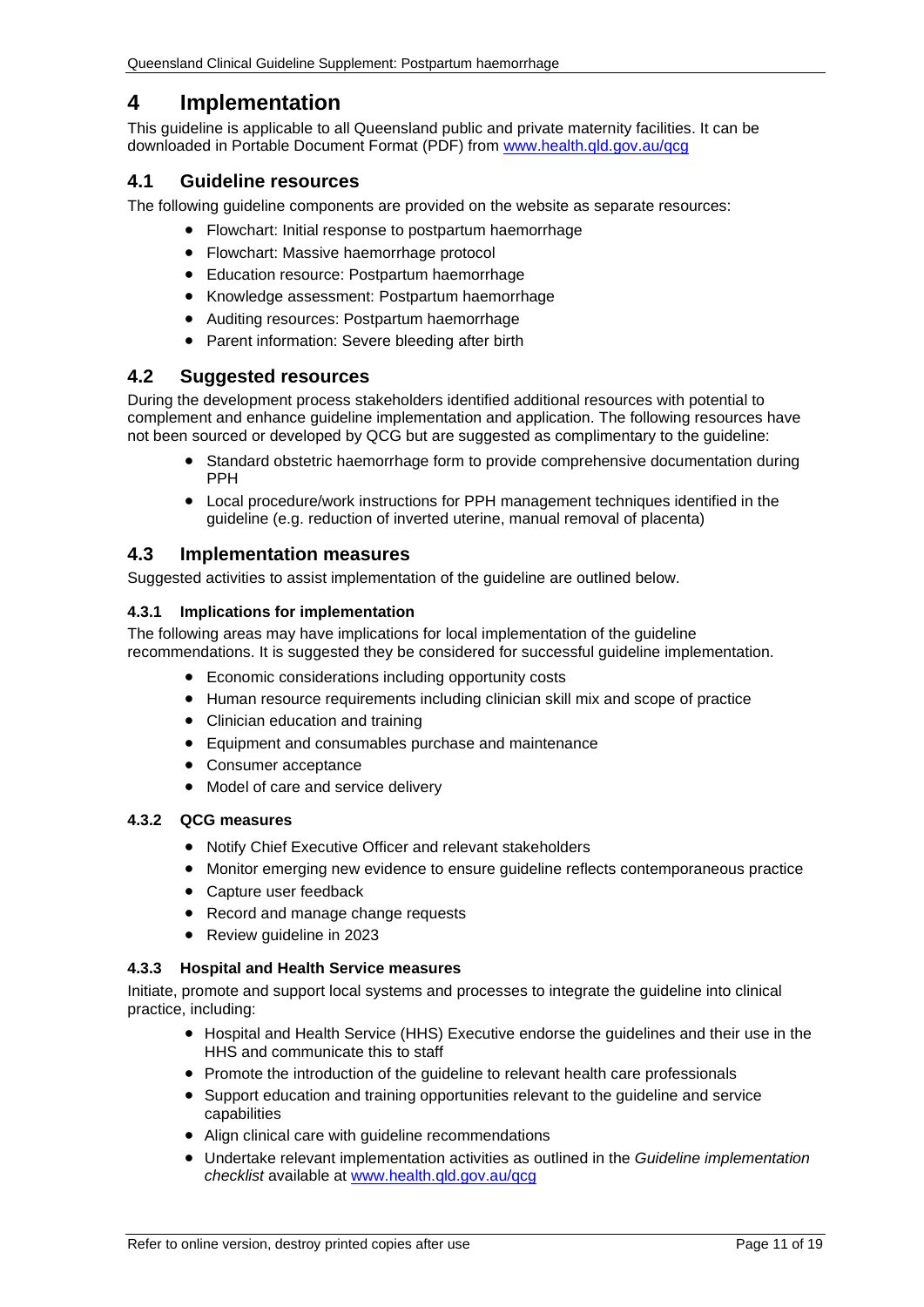#### <span id="page-11-0"></span>**4.4 Quality measures**

Auditing of guideline recommendations and content assists with identifying quality of care issues and provides evidence of compliance with the National Safety and Quality Health Service (NSQHS) Standards<sup>3</sup> [Refer to Table 7. [NSQHS Standard 1\]](#page-11-2). Suggested audit and quality measures are identified in [Table 8. Clinical quality measures.](#page-11-3)

<span id="page-11-2"></span>Table 7. NSQHS Standard 1

| <b>NSQHS Standard 1: Clinical governance</b>  |                                                                                                                                                                                           |  |
|-----------------------------------------------|-------------------------------------------------------------------------------------------------------------------------------------------------------------------------------------------|--|
| <b>Clinical performance and effectiveness</b> |                                                                                                                                                                                           |  |
| Criterion 1.27:                               | <b>Actions required:</b>                                                                                                                                                                  |  |
| Evidence based care                           | Provide clinicians with ready access to best-practice<br>а.<br>guidelines, integrated care pathways, clinical pathways and<br>decision support tools relevant to their clinical practice  |  |
|                                               | Support clinicians to use the best available evidence,<br>b.<br>including relevant clinical care standards developed by the<br>Australian Commission on Safety and Quality in Health Care |  |

<span id="page-11-3"></span>The following clinical quality measures are suggested:

Table 8. Clinical quality measures

| <b>No</b> | <b>Audit criteria</b>                                                                                                                                                                                                                                                                                      | <b>Guideline Section</b> |
|-----------|------------------------------------------------------------------------------------------------------------------------------------------------------------------------------------------------------------------------------------------------------------------------------------------------------------|--------------------------|
| 1.        | Proportion of women experiencing PPH greater than:<br>• 500 mL after vaginal birth<br>1000 mL after caesarean section                                                                                                                                                                                      | Section 1.1              |
| 2.        | Proportion of women experiencing severe or very severe PPH<br>(greater than 1000 mL or greater than 2500 mL)                                                                                                                                                                                               | Section 1.1              |
| 3.        | Proportion of women with PPH who required a hysterectomy                                                                                                                                                                                                                                                   | Section 3.4.3            |
| 4.        | Proportion of women with PPH who required a blood<br>transfusion                                                                                                                                                                                                                                           | Section 2<br>Section 3   |
| 5.        | Proportion of women with known abnormalities of placentation<br>who received all elements of the preventative care bundle<br>specified in the guideline                                                                                                                                                    | Section 2.2              |
| 6.        | Perform a case review/audit of each case of PPH greater than<br>1000 mL with a view to reviewing compliance with guideline<br>recommendations for<br>Risk identification and mitigation<br>Intrapartum care management<br>$\bullet$<br>Management of PPH including communication and escalation<br>of care | Sections 1-5             |

## <span id="page-11-1"></span>**4.5 Areas for future research**

During development the following areas where identified as having limited or poor quality evidence to inform clinical decision making. Further research in these areas may be useful.

- Economic analysis of the use of point of care blood clotting analysers
- Optimal ratio of packed red cells to FFP in the management of obstetric haemorrhage.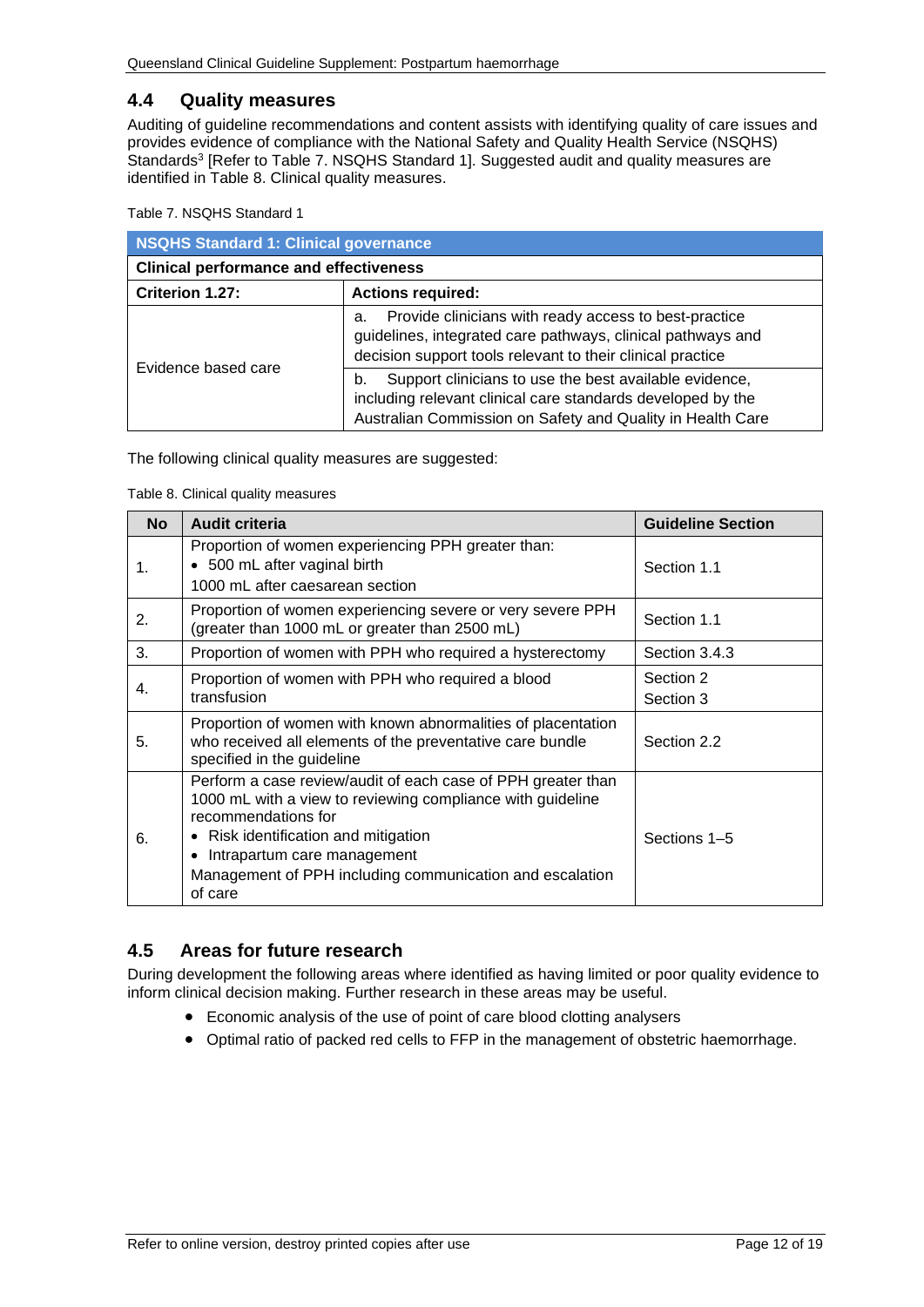# **4.6 Safety and quality**

In conjunction with the Queensland Clinical Guideline *Standard care4*, implementation of this guideline provides evidence of compliance with the National Safety and Quality Health Service Standards.<sup>3</sup>

Table 9. NSQHS National Criteria

<span id="page-12-1"></span><span id="page-12-0"></span>

| <b>NSQHS Criteria</b><br><b>Actions required</b>                                                                                                                                                                                 |                                                                                                                                                                                                                                                                                                                                                                                                                                                                           | $\boxtimes$ Evidence of compliance                                                                                                                                                                                                                                                                                                                                                                                                                                                                  |  |
|----------------------------------------------------------------------------------------------------------------------------------------------------------------------------------------------------------------------------------|---------------------------------------------------------------------------------------------------------------------------------------------------------------------------------------------------------------------------------------------------------------------------------------------------------------------------------------------------------------------------------------------------------------------------------------------------------------------------|-----------------------------------------------------------------------------------------------------------------------------------------------------------------------------------------------------------------------------------------------------------------------------------------------------------------------------------------------------------------------------------------------------------------------------------------------------------------------------------------------------|--|
| <b>NSQHS Standard 1: Clinical governance</b>                                                                                                                                                                                     |                                                                                                                                                                                                                                                                                                                                                                                                                                                                           |                                                                                                                                                                                                                                                                                                                                                                                                                                                                                                     |  |
| Patient safety and quality systems<br>Safety and quality systems are<br>integrated with governance processes<br>to enable organisations to actively<br>manage and improve the safety and<br>quality of health care for patients. | Diversity and high risk groups<br>1.15 The health service organisation:<br>a. Identifies the diversity of the consumers using its services<br>b. Identifies groups of patients using its services who are at higher<br>risk of harm<br>c. Incorporates information on the diversity of its consumers and<br>higher-risk groups into the planning and delivery of care                                                                                                     | Assessment and care appropriate to the cohort of patients is<br>⊠<br>identified in the guideline<br>High risk groups are identified in the guideline<br>☑<br>The guideline is based on the best available evidence<br>☑                                                                                                                                                                                                                                                                             |  |
| <b>Clinical performance and</b><br>effectiveness<br>The workforce has the right<br>qualifications, skills and supervision to<br>provide safe, high-quality health care to<br>patients.                                           | <b>Evidence based care</b><br>1.27 The health service organisation has processes that:<br>a. Provide clinicians with ready access to best-practice guidelines,<br>integrated care pathways, clinical pathways and decision support<br>tools relevant to their clinical practice<br>b. Support clinicians to use the best available evidence, including<br>relevant clinical care standards developed by the Australian<br>Commission on Safety and Quality in Health Care | Queensland Clinical Guidelines is funded by Queensland Health<br>☑<br>to develop clinical guidelines relevant to the service line to guide<br>safe patient care across Queensland<br>The guideline provides evidence-based and best practice<br>☑<br>recommendations for care<br>☑<br>The guideline is endorsed for use in Queensland Health<br>facilities.<br>☑<br>A desktop icon is available on every Queensland Health<br>computer desktop to provide quick and easy access to the<br>guideline |  |
|                                                                                                                                                                                                                                  | Performance management<br>1.22 The health service organisation has valid and reliable<br>performance review processes that:<br>a. Require members of the workforce to regularly take part in a<br>review of their performance<br>b. Identify needs for training and development in safety and quality<br>c. Incorporate information on training requirements into the<br>organisation's training system                                                                   | The guideline has accompanying educational resources to<br>☑<br>support ongoing safety and quality education for identified<br>professional and personal development. The resources are<br>freely available on the internet http://www.health.qld.gov.au/qcg                                                                                                                                                                                                                                        |  |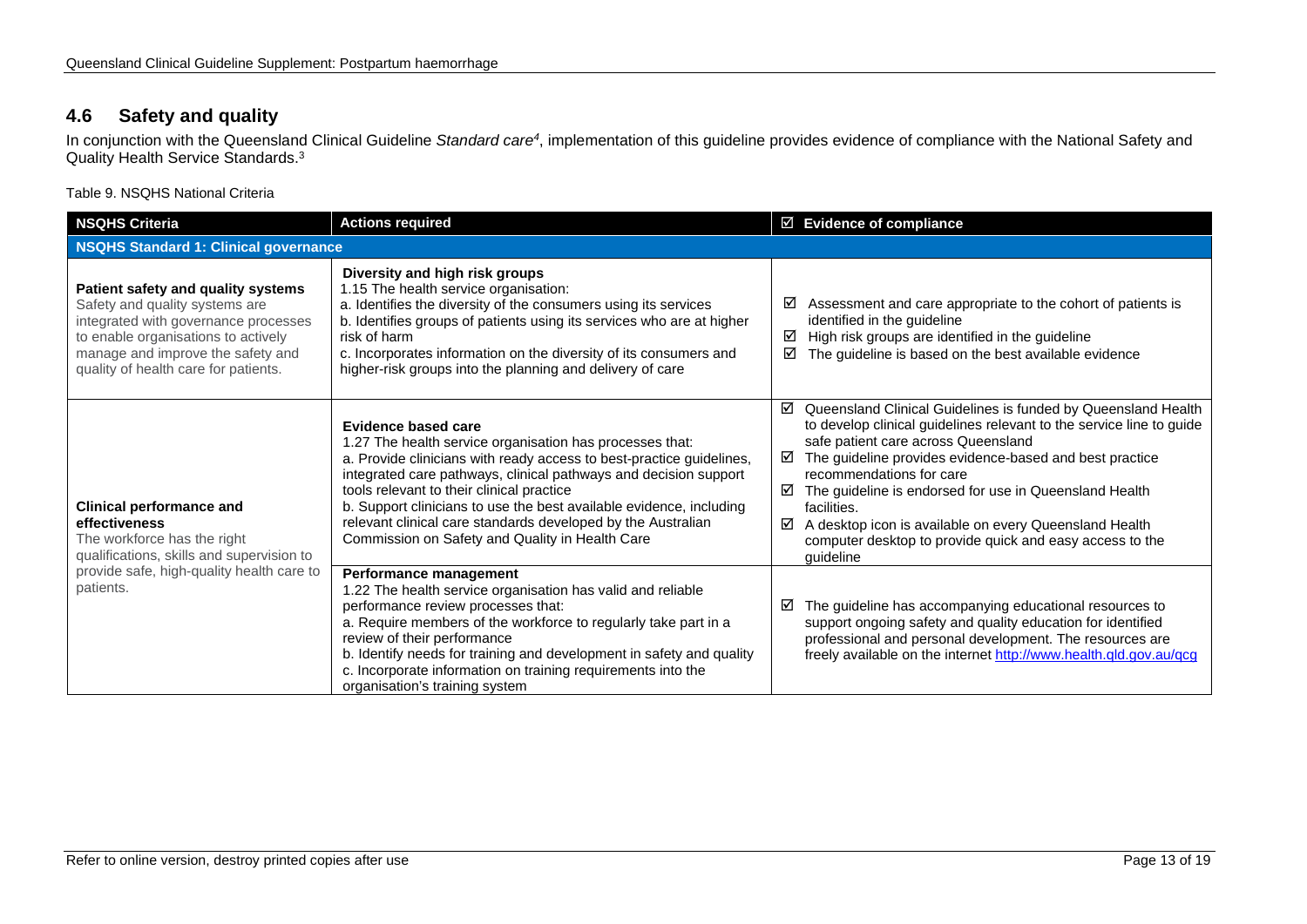| <b>NSQHS Criteria</b>                                                                                                                                                                                                            | <b>Actions required</b>                                                                                                                                                                                                                                                                                                                                                                                                                                                                                                                                                                                                                                                                                                                                                                                                                                                                                                                                                                                |        | $\boxtimes$ Evidence of compliance                                                                                                                                                                                                                                                                                                                                                                                                                                         |
|----------------------------------------------------------------------------------------------------------------------------------------------------------------------------------------------------------------------------------|--------------------------------------------------------------------------------------------------------------------------------------------------------------------------------------------------------------------------------------------------------------------------------------------------------------------------------------------------------------------------------------------------------------------------------------------------------------------------------------------------------------------------------------------------------------------------------------------------------------------------------------------------------------------------------------------------------------------------------------------------------------------------------------------------------------------------------------------------------------------------------------------------------------------------------------------------------------------------------------------------------|--------|----------------------------------------------------------------------------------------------------------------------------------------------------------------------------------------------------------------------------------------------------------------------------------------------------------------------------------------------------------------------------------------------------------------------------------------------------------------------------|
| <b>NSQHS Standard 1: Clinical governance</b>                                                                                                                                                                                     |                                                                                                                                                                                                                                                                                                                                                                                                                                                                                                                                                                                                                                                                                                                                                                                                                                                                                                                                                                                                        |        |                                                                                                                                                                                                                                                                                                                                                                                                                                                                            |
| Patient safety and quality systems<br>Safety and quality systems are<br>integrated with governance processes<br>to enable organisations to actively<br>manage and improve the safety and<br>quality of health care for patients. | <b>Policies and procedures</b><br>1.7 The health service organisation uses a risk management<br>approach to:<br>a. Set out, review, and maintain the currency and effectiveness of,<br>policies, procedures and protocols<br>b. Monitor and take action to improve adherence to policies,<br>procedures and protocols<br>c. Review compliance with legislation, regulation and jurisdictional<br>requirements                                                                                                                                                                                                                                                                                                                                                                                                                                                                                                                                                                                          | ☑<br>☑ | $\boxtimes$ QCG has established processes to review and maintain all<br>guidelines and associated resources<br>$\boxtimes$ Change requests are managed to ensure currency of published<br>guidelines<br>$\boxtimes$ Implementation tools and checklist are provided to assist with<br>adherence to guidelines<br>Suggested audit criteria are provided in guideline supplement<br>The guidelines comply with legislation, regulation and<br>jurisdictional requirements    |
| <b>NSQHS Standard 2: Partnering with Consumers</b>                                                                                                                                                                               |                                                                                                                                                                                                                                                                                                                                                                                                                                                                                                                                                                                                                                                                                                                                                                                                                                                                                                                                                                                                        |        |                                                                                                                                                                                                                                                                                                                                                                                                                                                                            |
| <b>Health literacy</b><br>Health service organisations<br>communicate with consumers in a way<br>that supports effective partnerships.                                                                                           | <b>Communication that supports effective partnerships</b><br>2.8 The health service organisation uses communication<br>mechanisms that are tailored to the diversity of the consumers who<br>use its services and, where relevant, the diversity of the local<br>community<br>2.9 Where information for patients, carers, families and consumers<br>about health and health services is developed internally, the<br>organisation involves consumers in its development and review<br>2.10 The health service organisation supports clinicians to<br>communicate with patients, carers, families and consumers about<br>health and health care so that:<br>a. Information is provided in a way that meets the needs of patients,<br>carers, families and consumers<br>b. Information provided is easy to understand and use<br>c. The clinical needs of patients are addressed while they are in the<br>health service organisation<br>d. Information needs for ongoing care are provided on discharge | ☑      | $\boxtimes$ Consumer consultation was sought and obtained during the<br>development of the guideline. Refer to the acknowledgement<br>section of the guideline for details<br>$\boxtimes$ Consumer information is developed to align with the guideline<br>and included consumer involvement during development and<br>review<br>The consumer information was developed using plain English<br>and with attention to literacy and ease of reading needs of the<br>consumer |
| Partnering with consumers in<br>organisational design and<br>governance<br>Consumers are partners in the design<br>and governance of the organisation.                                                                           | Partnerships in healthcare governance planning, design,<br>measurement and evaluation<br>2.11 The health service organisation:<br>a. Involves consumers in partnerships in the governance of, and to<br>design, measure and evaluate, health care<br>b. Has processes so that the consumers involved in these<br>partnerships reflect the diversity of consumers who use the service<br>or, where relevant, the diversity of the local community<br>2.14 The health service organisation works in partnership with<br>consumers to incorporate their views and experiences into training<br>and education for the workforce                                                                                                                                                                                                                                                                                                                                                                            |        | $\boxtimes$ Consumers are members of guideline working parties<br>$\boxtimes$ The guideline is based on the best available evidence<br>$\boxtimes$ The guidelines and consumer information are endorsed by the<br>QCG and Queensland Statewide Maternity and Neonatal Clinical<br>Network Steering Committees which includes consumer<br>membership                                                                                                                        |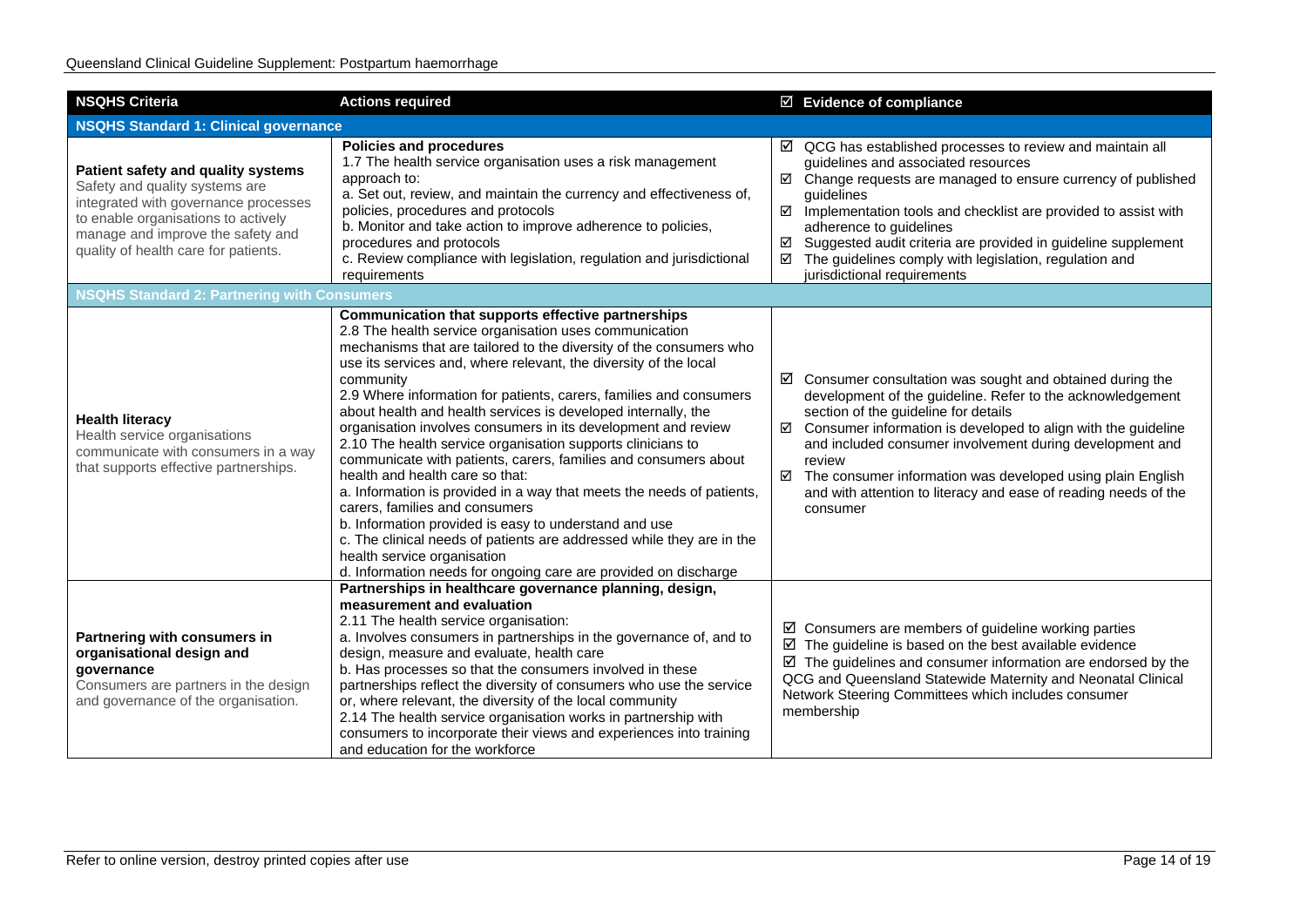| <b>NSQHS National Criteria</b>                                                                                                                                                                                                                                                                                             | <b>Actions required</b>                                                                                                                                                                                                                                                                                                                                                                                                                                                                                                                                                                                                              | $\boxtimes$ Evidence of compliance                                                                                                                                                                                                                                                                                                                                                                                   |  |  |
|----------------------------------------------------------------------------------------------------------------------------------------------------------------------------------------------------------------------------------------------------------------------------------------------------------------------------|--------------------------------------------------------------------------------------------------------------------------------------------------------------------------------------------------------------------------------------------------------------------------------------------------------------------------------------------------------------------------------------------------------------------------------------------------------------------------------------------------------------------------------------------------------------------------------------------------------------------------------------|----------------------------------------------------------------------------------------------------------------------------------------------------------------------------------------------------------------------------------------------------------------------------------------------------------------------------------------------------------------------------------------------------------------------|--|--|
| <b>NSQHS Standard 4: Medication safety</b>                                                                                                                                                                                                                                                                                 |                                                                                                                                                                                                                                                                                                                                                                                                                                                                                                                                                                                                                                      |                                                                                                                                                                                                                                                                                                                                                                                                                      |  |  |
| <b>Clinical governance and quality</b><br>improvement to support medication<br>management<br>Organisation-wide systems are used to<br>support and promote safety for<br>procuring, supplying, storing,<br>compounding, manufacturing,<br>prescribing, dispensing, administering<br>and monitoring the effects of medicines | <b>Integrating clinical governance</b><br>4.1 Clinicians use the safety and quality systems from the Clinical<br>Governance Standard when:<br>a. Implementing policies and procedures for medication<br>management<br>b. Managing risks associated with medication management<br>c. Identifying training requirements for medication management                                                                                                                                                                                                                                                                                      | The guideline provides current evidence based<br>☑<br>recommendations about medication                                                                                                                                                                                                                                                                                                                               |  |  |
| NSQHS Standard 5: Comprehensive care                                                                                                                                                                                                                                                                                       |                                                                                                                                                                                                                                                                                                                                                                                                                                                                                                                                                                                                                                      |                                                                                                                                                                                                                                                                                                                                                                                                                      |  |  |
| <b>Clinical governance and quality</b><br>improvement to support<br>comprehensive care<br>Systems are in place to support<br>clinicians to deliver comprehensive care                                                                                                                                                      | Integrating clinical governance<br>5.1 Clinicians use the safety and quality systems from the Clinical<br>Governance Standard when:<br>a. Implementing policies and procedures for comprehensive care<br>b. Managing risks associated with comprehensive care<br>c. Identifying training requirements to deliver comprehensive care<br><b>Partnering with consumers</b><br>5.3 Clinicians use organisational processes from the Partnering with<br>Consumers Standard when providing comprehensive care to:<br>a. Actively involve patients in their own care<br>b. Meet the patient's information needs<br>c. Share decision-making | The guideline has accompanying educational resources to<br>☑<br>support ongoing safety and quality education for identified<br>professional and personal development. The resources are<br>freely available on the internet http://www.health.qld.gov.au/qcg<br>The guideline provides evidence-based and best practice<br>☑<br>recommendations for care<br>Consumer information is developed for the guideline<br>☑ |  |  |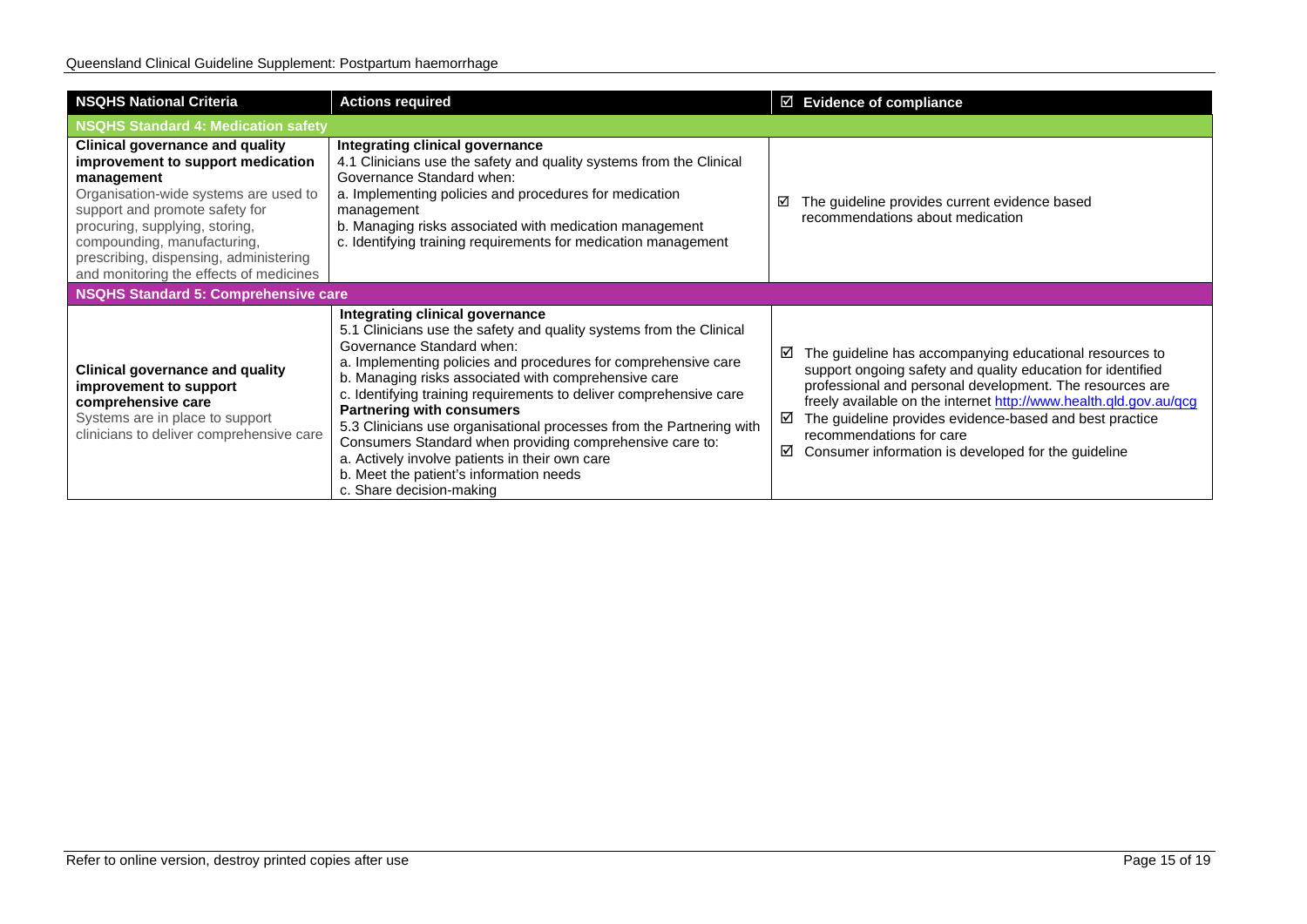| <b>NSQHS National Criteria</b><br><b>Actions required</b>                                                                                                                                                                                     |                                                                                                                                                                                                                                                                                                                                                                                                                                                                                                                                                                                                                                                                                                                                                                                                                                                                                                                                                                                                                                                                                                                                                                                                                                                                                                    | <b>Ø</b> Evidence of compliance                                                                                                                                                                                                                                                                                                                                                                                                                                                                                     |  |  |
|-----------------------------------------------------------------------------------------------------------------------------------------------------------------------------------------------------------------------------------------------|----------------------------------------------------------------------------------------------------------------------------------------------------------------------------------------------------------------------------------------------------------------------------------------------------------------------------------------------------------------------------------------------------------------------------------------------------------------------------------------------------------------------------------------------------------------------------------------------------------------------------------------------------------------------------------------------------------------------------------------------------------------------------------------------------------------------------------------------------------------------------------------------------------------------------------------------------------------------------------------------------------------------------------------------------------------------------------------------------------------------------------------------------------------------------------------------------------------------------------------------------------------------------------------------------|---------------------------------------------------------------------------------------------------------------------------------------------------------------------------------------------------------------------------------------------------------------------------------------------------------------------------------------------------------------------------------------------------------------------------------------------------------------------------------------------------------------------|--|--|
|                                                                                                                                                                                                                                               | <b>NSQHS Standard 6: Communicating for safety</b>                                                                                                                                                                                                                                                                                                                                                                                                                                                                                                                                                                                                                                                                                                                                                                                                                                                                                                                                                                                                                                                                                                                                                                                                                                                  |                                                                                                                                                                                                                                                                                                                                                                                                                                                                                                                     |  |  |
| <b>Clinical governance and quality</b><br>improvement to support effective<br>communication<br>Systems are in place for effective and<br>coordinated communication that<br>supports the delivery of continuous and<br>safe care for patients. | Integrating clinical governance<br>6.1 Clinicians use the safety and quality systems from the Clinical<br>Governance Standard when:<br>a. Implementing policies and procedures to support effective clinical<br>communication<br>b. Managing risks associated with clinical communication<br>c. Identifying training requirements for effective and coordinated<br>clinical communication<br><b>Partnering with consumers</b><br>6.3 Clinicians use organisational processes from the Partnering with<br>Consumers Standard to effectively communicate with patients,<br>carers and families during high-risk situations to:<br>a. Actively involve patients in their own care<br>b. Meet the patient's information needs<br>c. Share decision-making<br>Organisational processes to support effective communication<br>6.4 The health service organisation has clinical communications<br>processes to support effective communication when:<br>a. Identification and procedure matching should occur<br>b. All or part of a patient's care is transferred within the organisation,<br>between multidisciplinary teams, between clinicians or between<br>organisations; and on discharge<br>c. Critical information about a patient's care, including information on<br>risks, emerges or changes | $\boxtimes$ Requirements for effective clinical communication by clinicians<br>are identified<br>$\boxtimes$ The guideline provides evidence-based and best practice<br>recommendations for communication between clinicians<br>$\boxtimes$ The guideline provides evidence-based and best practice<br>recommendations for communication with patients, carers and<br>families<br>$\boxtimes$ The guideline provides evidence-based and best practice<br>recommendations for discharge planning and follow -up care |  |  |
| <b>Communication of critical</b><br>information<br>Systems to effectively communicate<br>critical information and risks when they<br>emerge or change are used to ensure<br>safe patient care.                                                | <b>Communicating critical information</b><br>6.9 Clinicians and multidisciplinary teams use clinical<br>communication processes to effectively communicate critical<br>information, alerts and risks, in a timely way, when they emerge or<br>change to:<br>a. Clinicians who can make decisions about care<br>b. Patients, carers and families, in accordance with the wishes of the<br>patient<br>6.10 The health service organisation ensures that there are<br>communication processes for patients, carers and families to directly<br>communicate critical information and risks about care to clinicians                                                                                                                                                                                                                                                                                                                                                                                                                                                                                                                                                                                                                                                                                    | $\boxtimes$ Requirements for effective clinical communication of critical<br>information are identified<br>$\boxtimes$ Requirements for escalation of care are identified                                                                                                                                                                                                                                                                                                                                           |  |  |
| <b>Correct identification and procedure</b><br>matching<br>Systems to maintain the identity of the<br>patient are used to ensure that the<br>patient receives the care intended for<br>them.                                                  | Correct identification and procedure matching<br>6.5 The health service organisation:<br>a. Defines approved identifiers for patients according to best-<br>practice guidelines<br>b. Requires at least three approved identifiers on registration and<br>admission; when care, medication, therapy and other services are<br>provided; and when clinical handover, transfer or discharge<br>documentation is generated                                                                                                                                                                                                                                                                                                                                                                                                                                                                                                                                                                                                                                                                                                                                                                                                                                                                            | $\boxtimes$ Requirements for safe and for correct patient identification are<br>identified                                                                                                                                                                                                                                                                                                                                                                                                                          |  |  |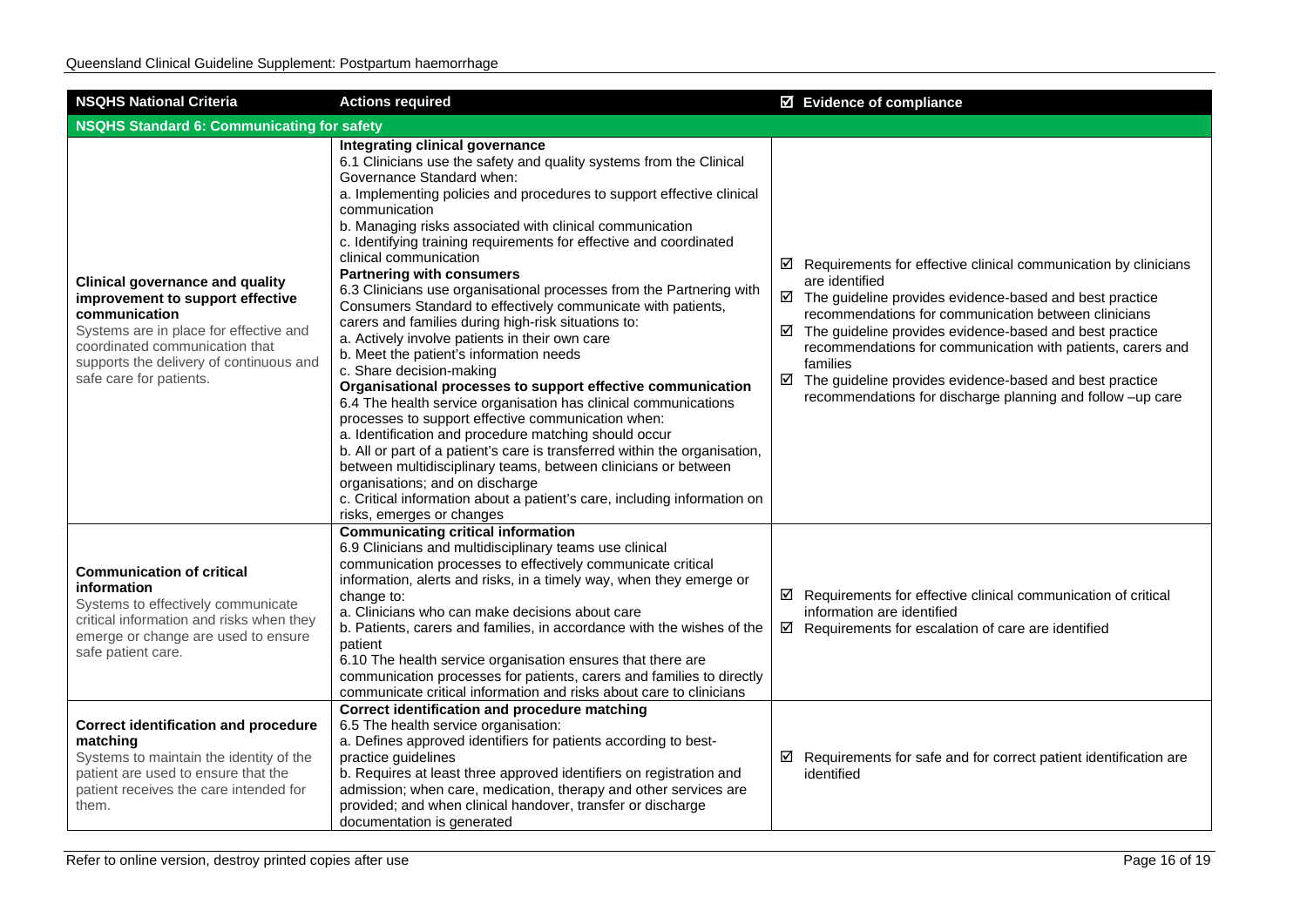| <b>NSQHS National Criteria</b><br><b>Actions required</b>                                                                                                                                                                                                                                     |                                                                                                                                                                                                                                                                                                                                                                                                                                                                                                                                                                                                                                                                                                                                                                                                                                                                                                                                                                                                     | $\boxtimes$ Evidence of compliance                                                                                                                                                                  |  |
|-----------------------------------------------------------------------------------------------------------------------------------------------------------------------------------------------------------------------------------------------------------------------------------------------|-----------------------------------------------------------------------------------------------------------------------------------------------------------------------------------------------------------------------------------------------------------------------------------------------------------------------------------------------------------------------------------------------------------------------------------------------------------------------------------------------------------------------------------------------------------------------------------------------------------------------------------------------------------------------------------------------------------------------------------------------------------------------------------------------------------------------------------------------------------------------------------------------------------------------------------------------------------------------------------------------------|-----------------------------------------------------------------------------------------------------------------------------------------------------------------------------------------------------|--|
| <b>NSQHS Standard 6: Communicating for safety</b>                                                                                                                                                                                                                                             |                                                                                                                                                                                                                                                                                                                                                                                                                                                                                                                                                                                                                                                                                                                                                                                                                                                                                                                                                                                                     |                                                                                                                                                                                                     |  |
| <b>Communicating at clinical handover</b><br>Processes for structured clinical<br>handover are used to effectively<br>communicate about the health care of<br>patients.                                                                                                                       | <b>Clinical handover</b><br>6.7 The health service organisation, in collaboration with clinicians,<br>defines the:<br>a. Minimum information content to be communicated at clinical<br>handover, based on best-practice guidelines<br>b. Risks relevant to the service context and the particular needs of<br>patients, carers and families<br>c. Clinicians who are involved in the clinical handover<br>6.8 Clinicians use structured clinical handover processes that<br>include:<br>a. Preparing and scheduling clinical handover<br>b. Having the relevant information at clinical handover<br>c. Organising relevant clinicians and others to participate in clinical<br>handover<br>d. Being aware of the patient's goals and preferences<br>e. Supporting patients, carers and families to be involved in clinical<br>handover, in accordance with the wishes of the patient<br>f. Ensuring that clinical handover results in the transfer of<br>responsibility and accountability for care | $\boxtimes$ The guideline acknowledges the need for local protocols to<br>support transfer of information, professional responsibility and<br>accountability for some or all aspects of care        |  |
| <b>NSQHS Standard 7: Blood management</b>                                                                                                                                                                                                                                                     |                                                                                                                                                                                                                                                                                                                                                                                                                                                                                                                                                                                                                                                                                                                                                                                                                                                                                                                                                                                                     |                                                                                                                                                                                                     |  |
| <b>Clinical governance and quality</b><br>improvement to support blood<br>management<br>Organisation-wide governance and<br>quality improvement systems are used<br>to ensure safe and high-quality care of<br>patients' own blood, and to ensure that<br>blood product requirements are met. | Integrating clinical governance<br>7.1 Clinicians use the safety and quality systems from the Clinical<br>Governance Standard when:<br>a. Implementing policies and procedures for blood management<br>b. Managing risks associated with blood management<br>c. Identifying training requirements for blood management                                                                                                                                                                                                                                                                                                                                                                                                                                                                                                                                                                                                                                                                              | ☑<br>The guideline provides evidence-based and best practice<br>recommendations for use of blood products                                                                                           |  |
| Prescribing and clinical use of blood<br>and blood products<br>The clinical use of blood and blood<br>products is appropriate, and strategies<br>are used to reduce the risks associated<br>with transfusion.                                                                                 | Optimising and conserving patients' own blood<br>7.4 Clinicians use the blood and blood products processes to<br>manage the need for, and minimise the inappropriate use of, blood<br>and blood products by:<br>a. Optimising patients' own red cell mass, haemoglobin and iron<br>stores<br>b. Identifying and managing patients with, or at risk of, bleeding<br>c. Determining the clinical need for blood and blood products, and<br>related risks<br>Prescribing and administering blood and blood products<br>7.6 The health service organisation supports clinicians to prescribe<br>and administer blood and blood products appropriately, in<br>accordance with national guidelines and national criteria                                                                                                                                                                                                                                                                                  | The guideline provides evidence-based and best practice<br>☑<br>recommendations for use of blood products<br>$\boxtimes$ The guideline is consistent with recommendations of national<br>guidelines |  |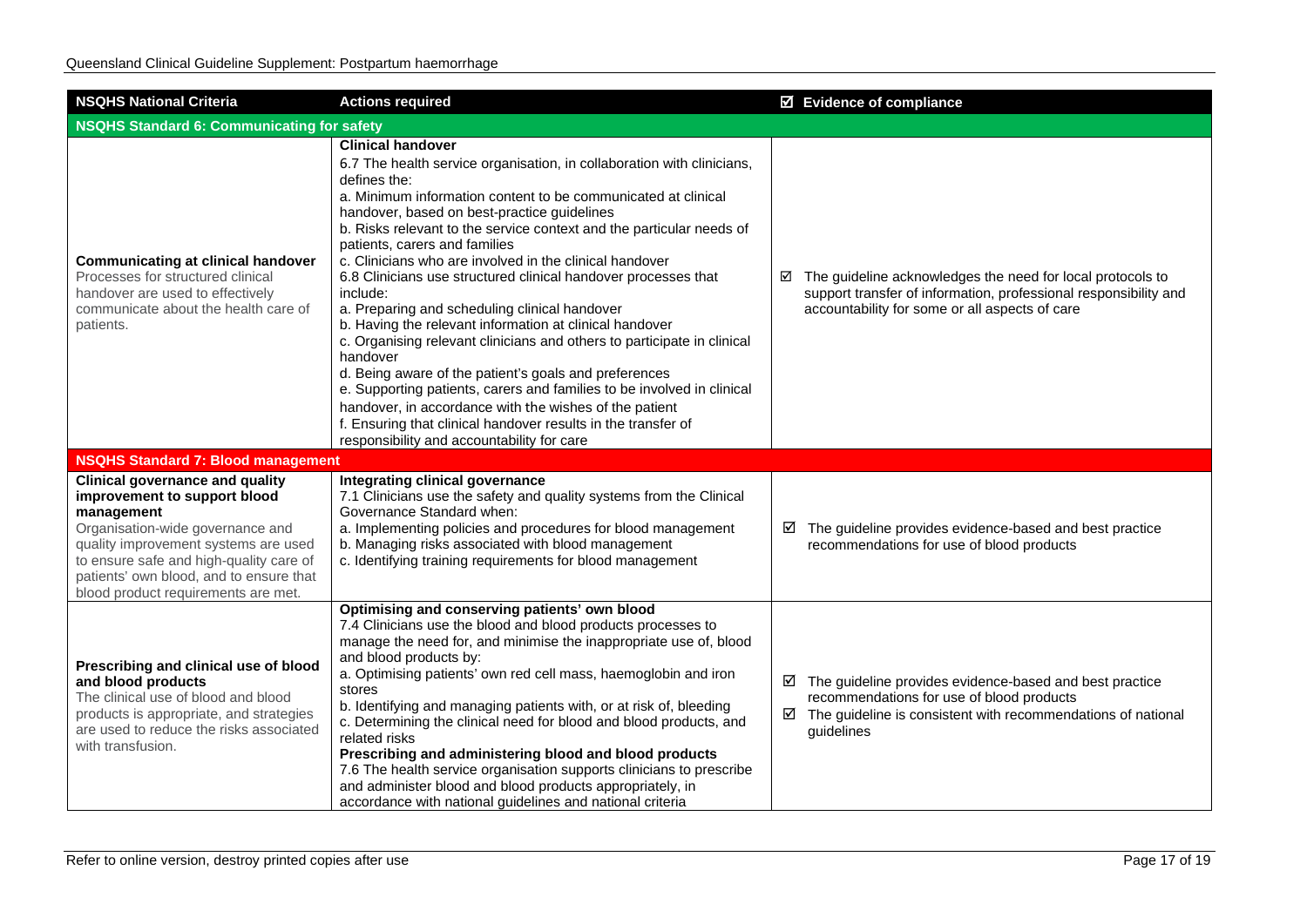| <b>NSQHS National Criteria</b>                                                                                                                                                                                                                                                                     | <b>Actions required</b>                                                                                                                                                                                                                                                                                                                                                                                                                                                                                                                                                                                                                                                                                                                                                                                                                                                                                                                                                                                                                                                                                                                                                                                                              | $\boxtimes$ Evidence of compliance                                                                                                                                                                                                                                                         |  |  |
|----------------------------------------------------------------------------------------------------------------------------------------------------------------------------------------------------------------------------------------------------------------------------------------------------|--------------------------------------------------------------------------------------------------------------------------------------------------------------------------------------------------------------------------------------------------------------------------------------------------------------------------------------------------------------------------------------------------------------------------------------------------------------------------------------------------------------------------------------------------------------------------------------------------------------------------------------------------------------------------------------------------------------------------------------------------------------------------------------------------------------------------------------------------------------------------------------------------------------------------------------------------------------------------------------------------------------------------------------------------------------------------------------------------------------------------------------------------------------------------------------------------------------------------------------|--------------------------------------------------------------------------------------------------------------------------------------------------------------------------------------------------------------------------------------------------------------------------------------------|--|--|
|                                                                                                                                                                                                                                                                                                    | NSQHS Standard 8: Recognising and responding to acute deterioration                                                                                                                                                                                                                                                                                                                                                                                                                                                                                                                                                                                                                                                                                                                                                                                                                                                                                                                                                                                                                                                                                                                                                                  |                                                                                                                                                                                                                                                                                            |  |  |
| <b>Clinical governance and quality</b><br>improvement to support recognition<br>and response systems<br>Organisation-wide systems are used to<br>support and promote detection and<br>recognition of acute deterioration, and<br>the response to patients whose<br>condition acutely deteriorates. | Integrating clinical governance<br>8.1 Clinicians use the safety and quality systems from the Clinical<br>Governance Standard when:<br>a. Implementing policies and procedures for recognising and<br>responding to acute deterioration<br>b. Managing risks associated with recognising and responding to<br>acute deterioration<br>c. Identifying training requirements for recognising and responding<br>to acute deterioration<br><b>Partnering with consumers</b><br>8.3 Clinicians use organisational processes from the Partnering with<br>Consumers Standard when recognising and responding to acute<br>deterioration to:<br>a. Actively involve patients in their own care<br>b. Meet the patient's information needs<br>c. Share decision-making<br>Recognising acute deterioration<br>8.4 The health service organisation has processes for clinicians to<br>detect acute physiological deterioration that require clinicians to:<br>a. Document individualised vital sign monitoring plans<br>b. Monitor patients as required by their individualised monitoring<br>plan<br>c. Graphically document and track changes in agreed observations<br>to detect acute deterioration over time, as appropriate for the patient | The guideline is consistent with National Consensus statements<br>⊻<br>recommendations<br>☑<br>The guideline recommends use of tools consistent with the<br>principles of recognising and responding to clinical deterioration<br>Consumer information is developed for the guideline<br>☑ |  |  |